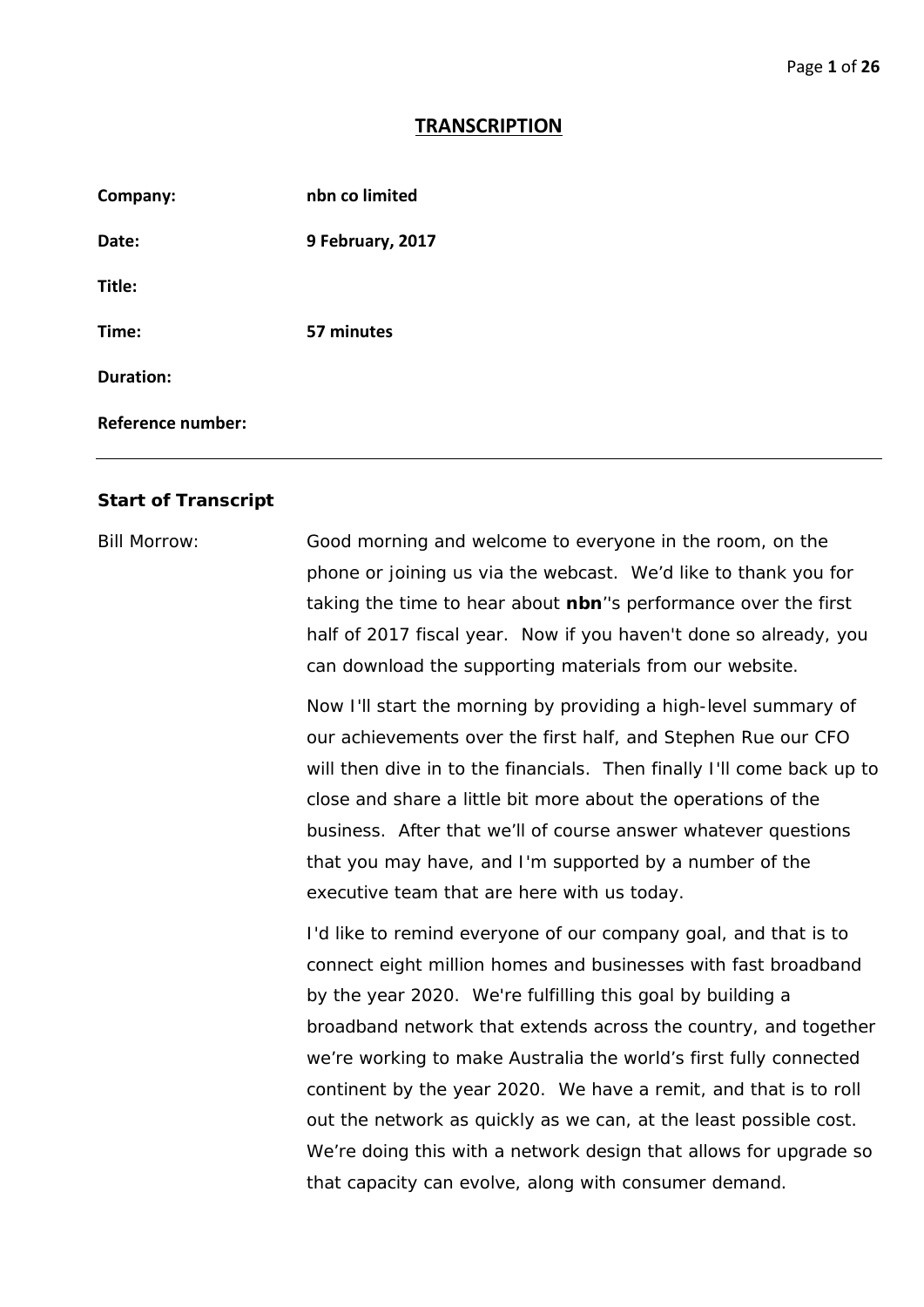Now importantly our aim is to build a sustainable business that can fund these upgrades itself, without having to rely on the taxpayer. And I can confirm, that yet again, **nbn** has passed its targets set by the Board. We've achieved this thanks to the commitment and hard work of our highly engaged and capable people.

Now looking back over the first half of this financial year, I am encouraged by the progress against our key metrics.

The number of homes able to order a service grew to 3.8 million by the end of December. And, I'm pleased to say that as of yesterday, we now have reached more than 4 million homes.

The number of homes connected to a service over the network has also increased significantly, with 1.6 million active users, at the end of the half.

Now this growth has in turn led to a strong revenue performance. nbn earned \$403 million in the first half, and this is close to the same total achieved in the entire fiscal 2016 year.

These numbers show 2 important things.

First, they demonstrate Australia's growing adoption of broadband services over the nbn network.

Second, they reflect the great work of the team, helping to build a growing, sustainable business.

Now these results are set against the backdrop of the enormous work now underway all over Australia. Today 80% of the country is either in design, construction or already able to order a service. This shows the vast reach of the network to a majority of Australian communities.

These top-level results are even more impressive when you consider a number of important milestones, delivered by the team in the first half, and I'll expand on these later.

Now it's fair to say our performance indicators are very strong. I'm standing here extremely proud of the efforts by all at **nbn** and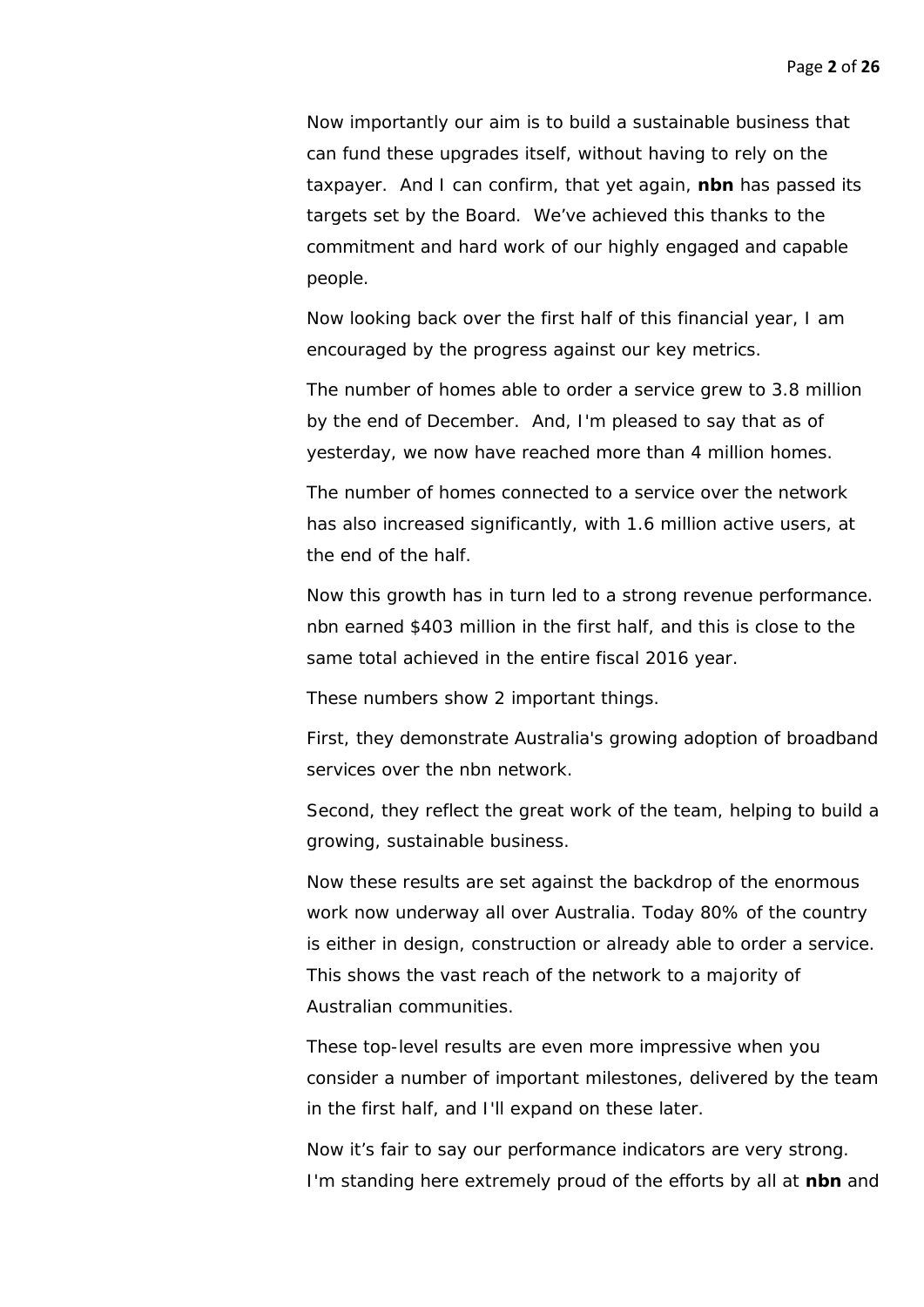those who help us deliver access to fast broadband. But we can't be complacent. In a business like ours with the targets we have, we must continue to grow at record pace. Pleasingly, the productivity gains that we have seen in this half, particularly when compared to the prior year, are very encouraging.

The December weekly run rate of new premises made ready for service grew to 48,000. This 12-week rolling average result is more than double the December 2015 figure of 21,000.

And our activation weekly rate is just as impressive. At more than 20,000 a week it is double the same rate for the year before. Last week, the weekly result for new connections had already increased to 28,000. And I can assure you, that we are keeping our feet well and truly on the accelerator.

This year will see us reach the 50% mark for the build. As part of this, you will see us ramping up activity, in the cities and metro areas in a big way.

Now, before we get in to further details of the operations, it is important to understand what's driving the financials, and to explain that, I'll hand over to our CFO Stephen Rue.

Stephen Rue: Thanks Bill, good morning all. It's really great to be with you again. In addition to today's briefing, as is usual with the half year, we've prepared a half year report. And included in the half year report is a director's report, analysing our operational and financial performance for the period and a set of interim financial statements, which are subject to a review opinion from the Australian National Audit Office. A copy of our half year report will be published on our website, and I commend the document for your reading.

> Now turning to the performance for the first half of fiscal 2017, I would like to begin by talking to the headline results. The headline results for the half year show our total revenue more than doubling compared to the first half of last year, to \$403 million. As Bill mentioned, this is close to the total amount of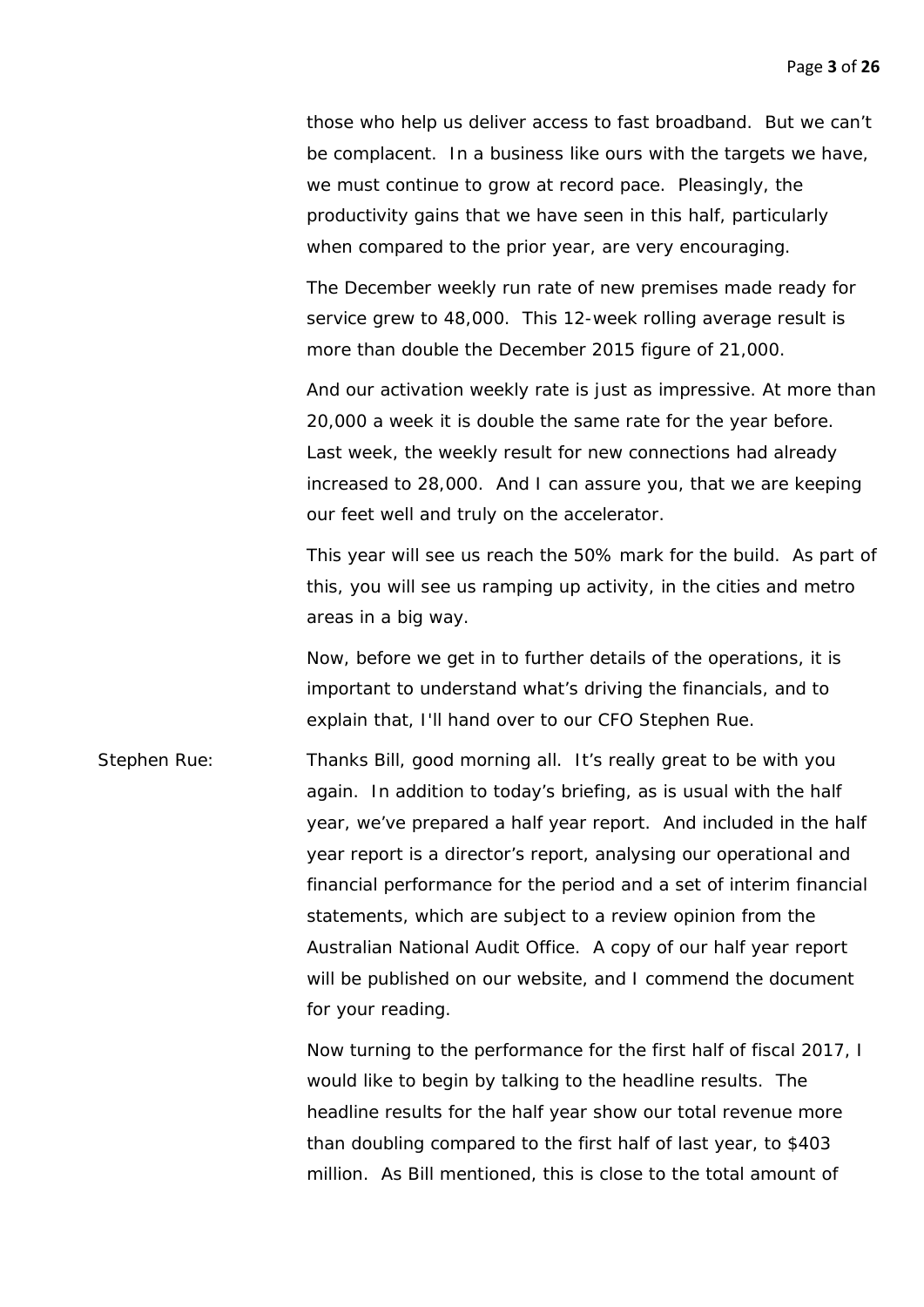revenue earned from the entire 2016 financial year. The growth in revenue is driven by a 125% increase in active end users, which exceeded 1.6 million at the end of December, supported by a 1% increase in ARPU.

Our network rollout continues to increase exponentially with over 3.8 million premises ready for service at the end of December. This represents more than double the number of premises ready for service compared to the same time a year ago. The continued acceleration of the network roll out has resulted in \$2.8 billion of capital expenditure during the half-year, bringing total life to date CapEx to \$16.4 billion.

During the first half of fiscal 2017, **nbn** received a total of \$3.5 billion of equity from the Commonwealth Government. The total equity funding to date is \$23.8 billion out of a total committed equity funding of \$29.5 billion. And I will speak to future funding in my closing remarks.

Now turning to revenue in more detail. You can see on the chart the growth in revenue quarter on quarter over the past 12 months. I'm pleased to share that a quarterly revenue growth trajectory has continued in fiscal 2017, with quarterly revenue growing from \$181 million in the first quarter, to \$222 million in the second quarter, bringing total revenue for the first half of fiscal 2017 to \$403 million.

This growth in revenue is mainly due to the higher number of active end users, which I will talk through on the following slide. The numbers on the right-hand side of the chart provide a breakdown of revenue by technology. We can see the continued growth in FTTP, FTTN and fixed wireless as further premises are activated and the emerging revenues from the Sky Muster satellite service. CVC revenue has continued to increase in line with expectations, as active end users continue to grow and consume more data. Other revenue includes fees from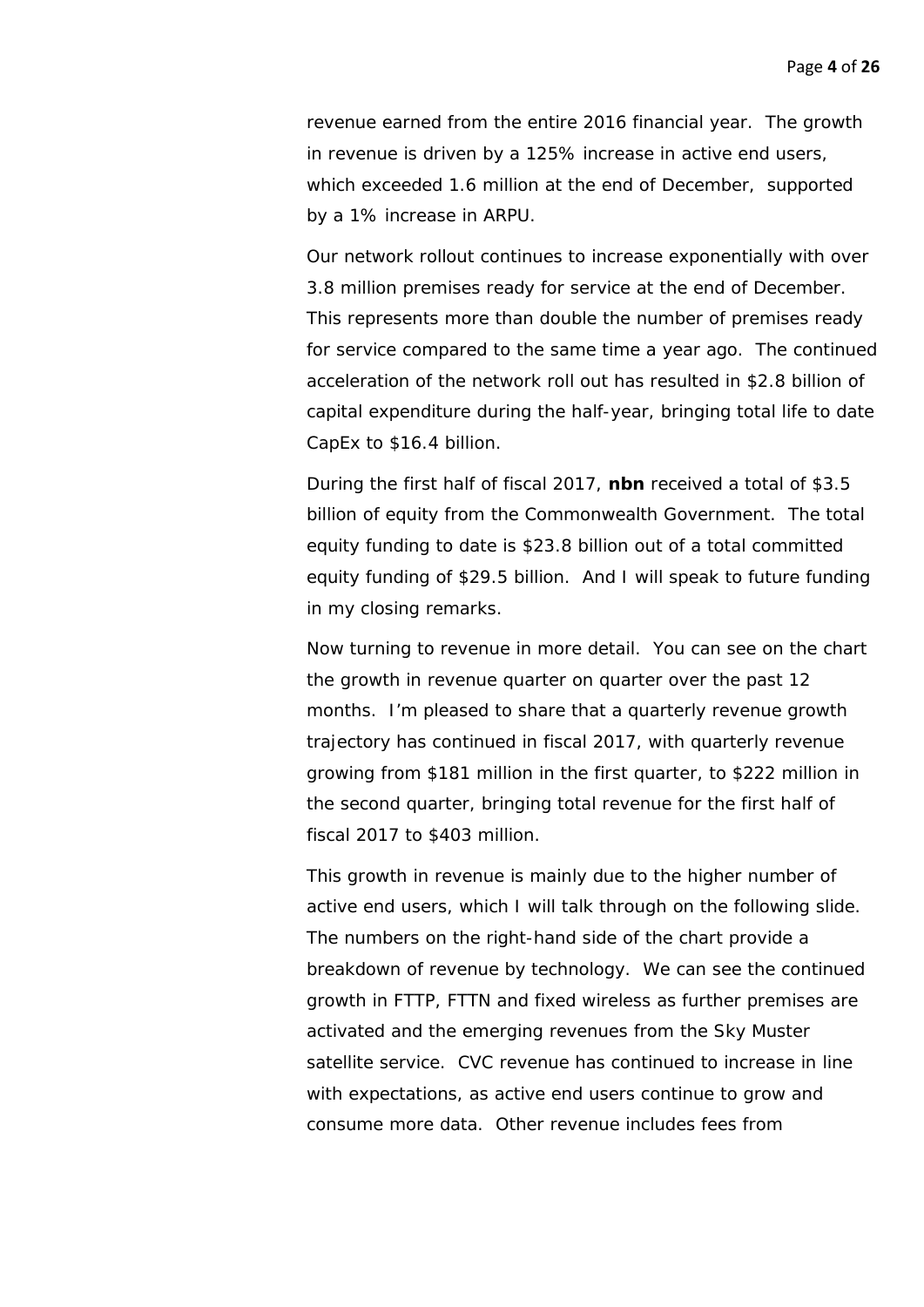developers and copper sub-loop licensing as well as the Technology Choice program.

On the next slide we can see the progress made in activating end users across the various access technologies. We are very pleased with the continued momentum in activations during the first two quarters of fiscal 2017, with more than 1.6 million active end users on the network at the end of December. This represents an increase of more than 550,000 end users since June, or a 50% increase in only six months, for which we are delighted.

On the right-hand side of the slide, you can see the breakdown of active end users by technology. End users on the FTTP network have grown to more than 969,000 at the end of December. And following the launch of FTTN service in fiscal 2016, there were more than 449,000 active end users on the FTTN network at the end of the period.

On the fixed wireless network, there are now more than 150,000 active end users, and the number of end users on the satellite service, reached nearly 65,000 at the end of December, which includes more than 54,000 end users on the Sky Muster service. It is expected that the remaining end users on the interim satellite service, will be migrated to the Sky Muster service in coming months.

In relation to HFC as you may recall, this technology was commercially launched in June, and we expect to see the number of end users grow significantly. The weighted average ARPU across all technology for the first half of fiscal 2017 has remained consistent at \$43, despite the reduction from CVC rates that were introduced in June and December 2016, reflecting a new dimension based discount pricing model.

Now turning to speed tiers on the following slide. You can see the mix of Fixed Line, Fixed Wireless and satellite speed tiers. The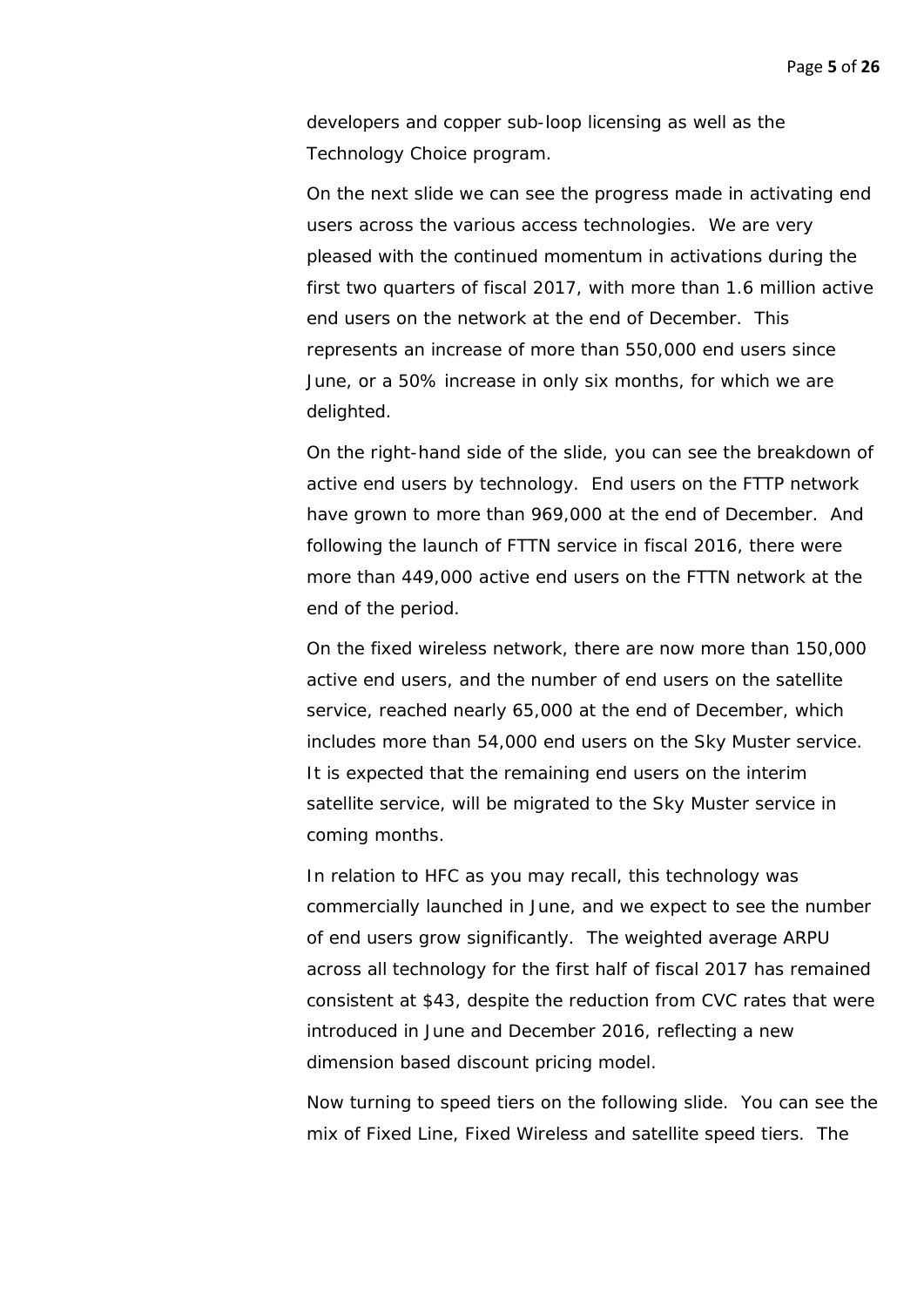charts demonstrate the ongoing trend from fixed line end users to select the 25/5 speed tier.

At 31 December we saw 31% of fixed line users on the 12/1 speed tier, 51% on the 25/5 tier and 13% on the 100/40 tier. In Fixed Wireless, 79% of customers are now on the 25/5 tier, with 4% selecting the 50/20 tier. On our Sky Muster satellite service 67% of customers have selected the 25/5 tier.

To promote awareness and the choice of speed tier we've recently launched initiatives focused on educating the community about of choice of speed tier that are available.

Moving now to premises ready for service. We have seen an increase of more 2.1 million premises in comparison to the same time a year ago. FTTP premises reached almost 1.5 million and on the FTTN network more than 1.3 million premises were ready for service at the end of December.

During the past 12 months the Fixed Wireless premises ready for service increased to more than 468,000 and premises covered by a satellite service reached 409,000. HFC premises of more than 150,000 reflect the initial progression of the rollout of this technology. Underpinning the significant growth in network deployment with 80% of the nation now either ready for a service or in the design or construction phase is our investment in capital expenditure, which you will see on the next slide.

During the six months to 31 December **nbn** incurred \$2.8 billion in capital expenditure. An increase of \$712 million on a comparative period. The largest area of expenditure during the first half of fiscal 17 was on the FTTN network with more than \$1 billion spent on capital expenditure, incurred for design and construction related activities in the rollout of this technology.

In addition \$631 million was incurred on the development of the HFC network, evidenced by almost 1.7 million premises currently in design and construction, and nearly 159,000 premises ready for service at the end of December.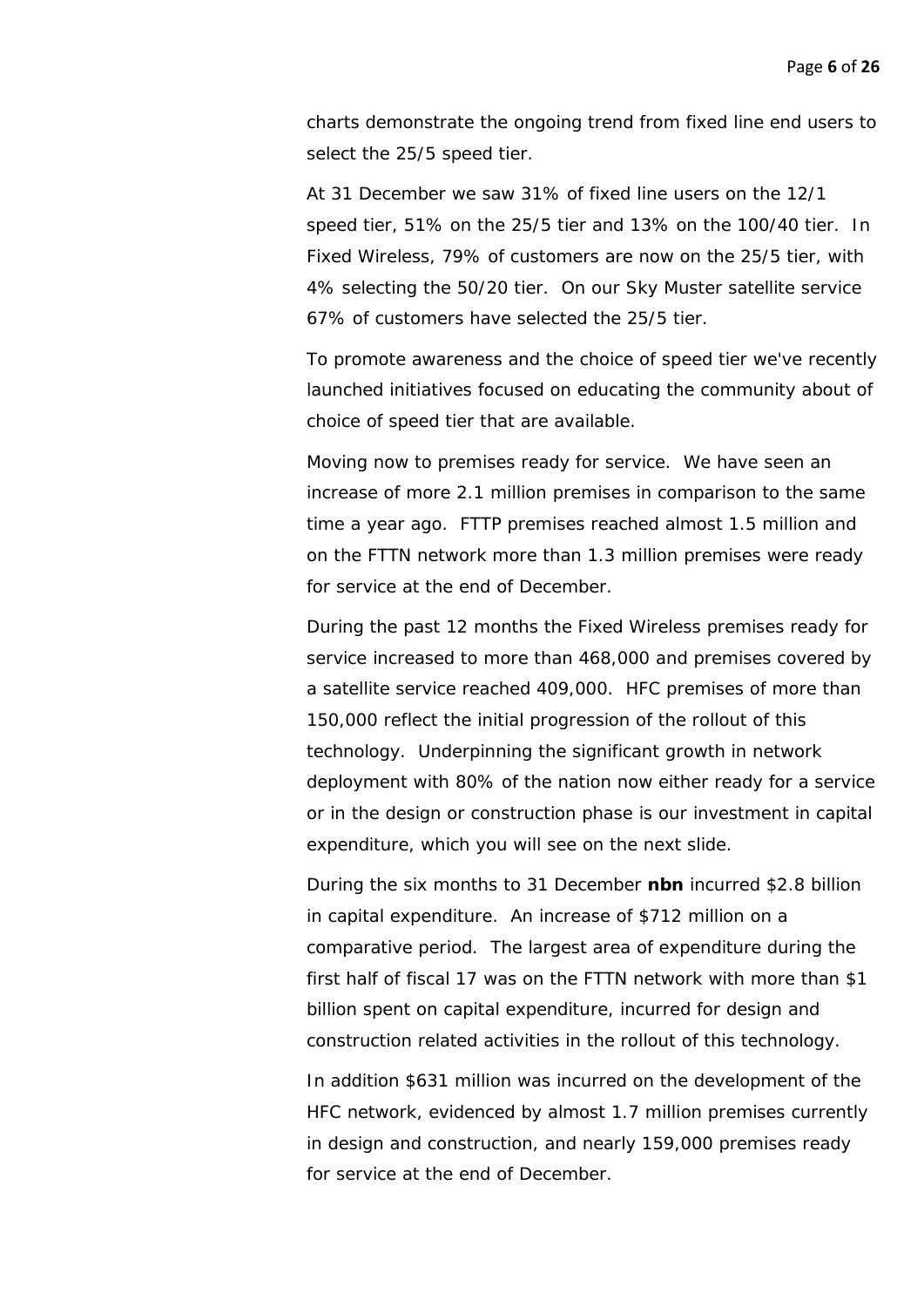Capital expenditure also continues on the FTTP network with \$294 million spent primarily on expenditure for the Greenfields FTTP network and on connecting end users to the Brownfields FTTP network. Fixed wireless network capital expenditure of \$177 million relates to the acquisition of a further 250 wireless sites and the integration of an additional 144 base stations.

The satellite CapEx at \$158 million includes costs associated with the successful launch of Sky Muster II as well as customer connection activity. As expected we continue to incur CapEx on the transit network as both end user numbers and the demand for capacity grows.

Finally capital expenditure on common CapEx items was \$370 million, relating to the development of our network platform to support the operation of the access technologies, network operating tools to support the field workforce, and ongoing network releases to support product development.

On the following slide you can see the total life-to-date cost of our property, plant and equipment and intangible assets before depreciation, as recorded in our financial statements, amounting to \$22.2 billion. This includes finance leases.

On the right hand side you can see the breakdown of the \$22.2 billion across the access technologies, the transit network and our investment in IT and common CapEx items. And now onto cost per premises, otherwise known as CPP. And again to refresh your memory, CPP includes costs incurred in building the network from the transit network to the end user activation.

FTTP Brownfields CPP of \$4,405 has remained consistent and in line with expectations. Greenfields CPP has increased during the period to \$2,504, primarily driven by additional premises connecting to temporary transit infrastructure as the program continues to expand.

The FTTN CPP to date of \$2,172 has also decreased, primarily driven by lower design and construction costs during the period.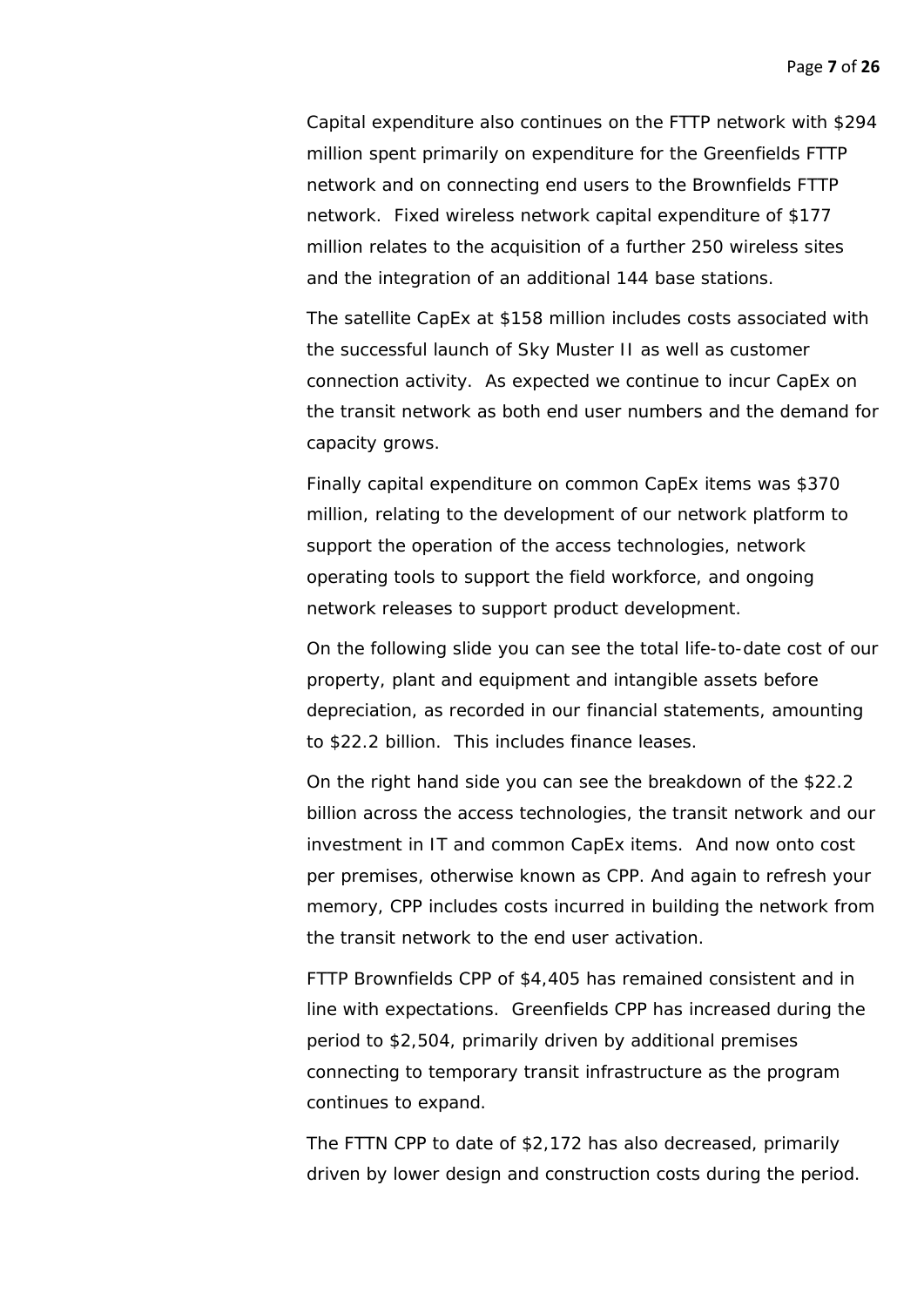In relation to HFC the CPP of \$2,259 for the premises constructed in the early stage of the program is below the expectation set out in the 2017 corporate plan of \$2,300 and is a pleasing indicator at this time.

Lastly Fixed Wireless CPP had decreased during the period with \$3,551, driven by an increase in the average number of premises serviced by each wireless base station.

Regarding operating expenses, for the first half of fiscal 17 operating expenses, excluding subscriber costs were \$858 million compared with \$644 million last year. The increase is in line with the expansion of the **nbn** network and the growth of the business. Expansion of our business has again resulted in requiring more employees which is reflected in the rise in employee related expenses during the period.

Direct network costs have increased as expected just for the expanded reach of the **nbn** network and the associated operational, maintenance and assurance costs of the various technologies. Other expenses are driven by the growth of our business and includes costs such as marketing, IT, corporate, legal and occupancy costs.

Subscriber costs primarily relate to payments made to Telstra and Optus when they disconnect or migrate customers onto the **nbn** network. These costs have more than doubled in comparison to last year as more and more customers disconnect and migrate from the Telstra and Optus networks.

On the next slide and adding to Bill's comments regarding our run rate, you can see the exponential progress we have made during the 2016 calendar year. So in the 2016 calendar year over 2.1 million premises were made ready for service which is more than two and half times the number of premises made ready for service during the 2015 calendar year, and almost six times those delivered in 2014.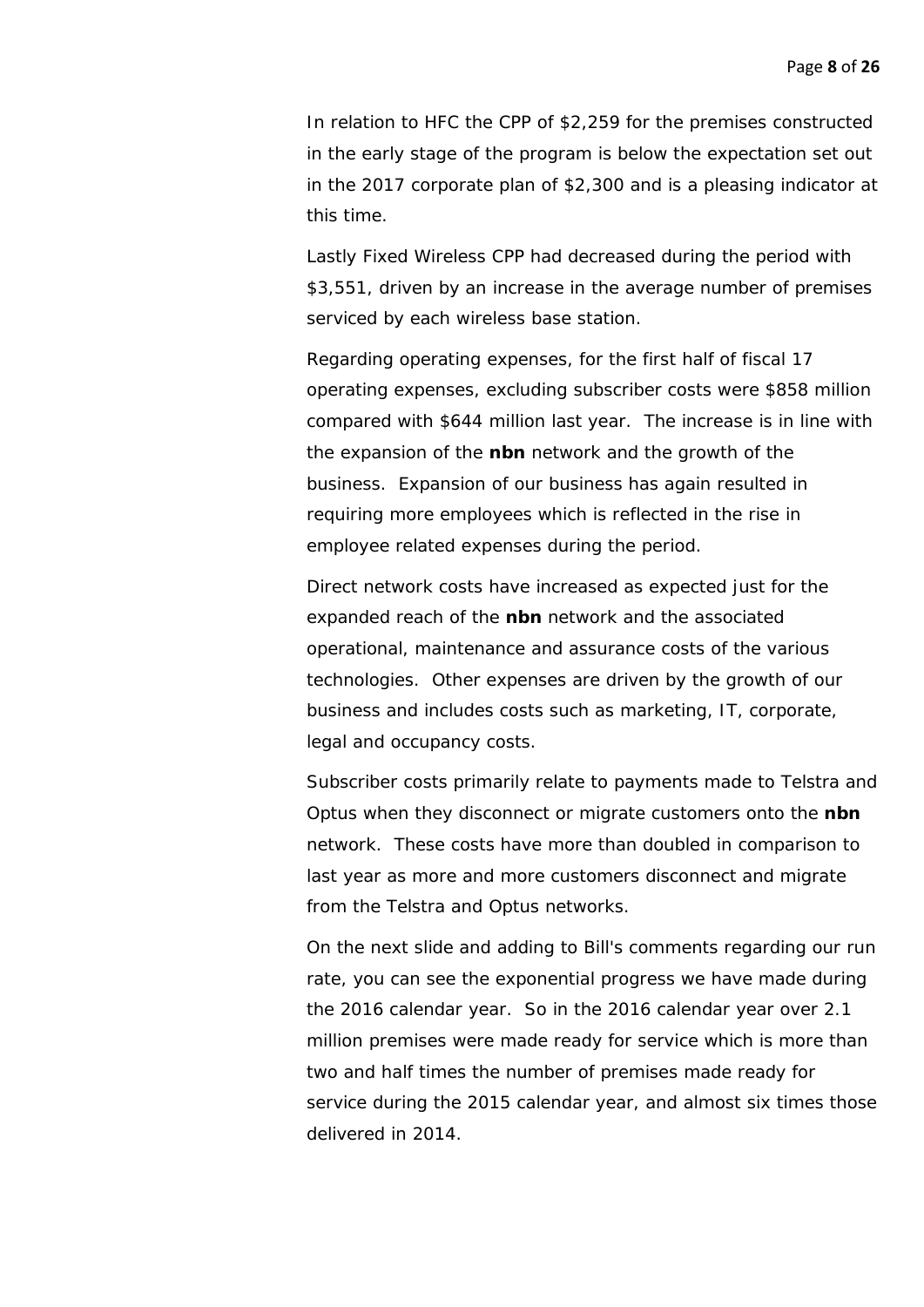Following on the growth and premises ready for service, during the 2016 calendar year more than 900,000 end users were activated onto the network. This is more than double the number of activations during the 2015 calendar year and nearly five times the number of activations during the 2014 year. So these growth rates are underpinned by CapEx growth.

You can see on the slide the revenue benefits from this growth with revenue for the 2016 calendar year of \$660 million, which is two and a half times the amount of revenue earned during the 2015 calendar year and six times that of 2014.

Turning to my last slide of the presentation I would like to highlight the EBITDA before subscriber costs metric as this best represents the ongoing activities of our business. You can see that these losses continue to reduce. There is more detail on this in the half year report.

Lastly from me, on 22 December a \$19.5 billion loan facility was secured through a government loan on commercial terms. The terms of the loan were informed by external credit ratings received by the company. The loan facility will be available from 1 July 2017 with the principal amount to be repaid by 30 June 2021. We are delighted with securing the funding so we can remain focused on building a sustainable business for the future.

So with that, I'd like to hand you back to Bill.

Bill Morrow: Thanks Stephen. So as you can see it has been an excellent six months achievement. I'd like to now take you through some of the key highlights that sit behind the numbers starting with our network.

> Stephen and I have already touched on the significant productivity gains that we've made over the past year. This week we hit another key milestone. More than four million homes are in the **nbn** footprint, which means one third of Australia can now connect to fast broadband through one of our retailers.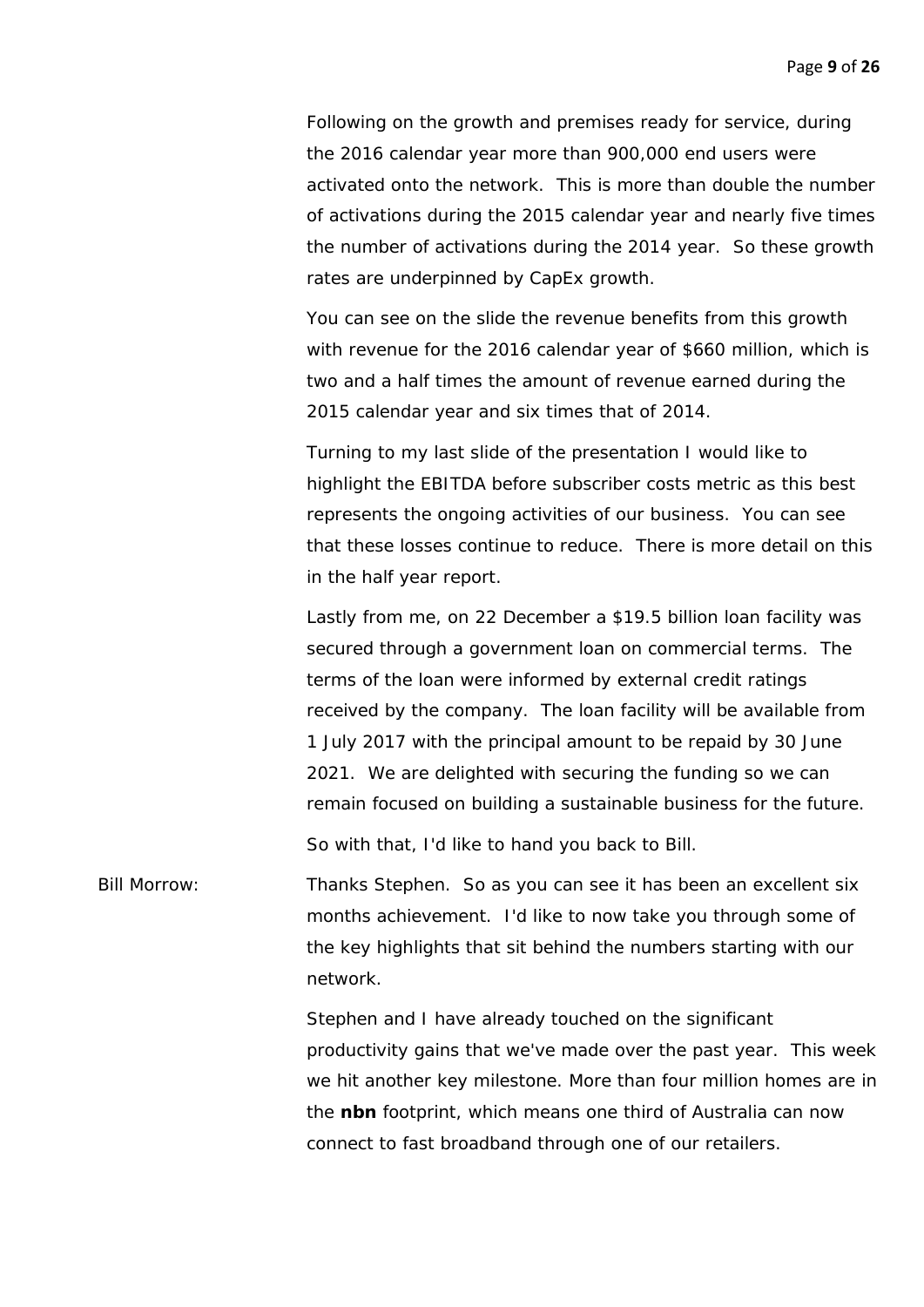Our growth will continue with the team making further process improvement every week to produce greater volume and quality and construction. The HFC footprint will also increase over the coming months, building on solid foundation now in place between **nbn** and our construction partners. We are set for significant growth in the HFC footprint in the second half of this year.

We also announced an increased focus on fibre-to-the-curb, or FTTC. This includes our plans to use the technology in the former Optus HFC footprint. As we prepare for launch in 2018 **nbn** will be a world leader in the use of this emerging technology.

The progress on our Fixed Wireless network has been strong. The service continually delivers an excellent experience to our outer suburban and regional areas. Lastly the second nbn satellite Sky Muster II was launched successfully into orbit in October. The final beams are being commissioned at the moment and they're on track to begin contributing to the service very soon. The second satellite is of course being used to strengthen key beams and provide increased capacity to Sky Muster services.

Now let's take a look at the ultimate users of services over the **nbn** network. These are the families, entrepreneurs and companies who buy **nbn** powered broadband services from our retailers. We are pleased to say that the numbers are growing. Last week 28,000 new homes were connected and that number is increasing consistently.

We're also seeing an improvement in quality with wait times trending downwards. The wholesale speed mix in percentage terms has seen growth in the 25 tier and below. There are two forces at play here. One there is a limited current need for the higher products and two there is low awareness of the availability.

To help address the awareness we began a program with our retailer's large quarter to encourage greater take up of the higher speed plan. We are pleased with the early results. Our aim is to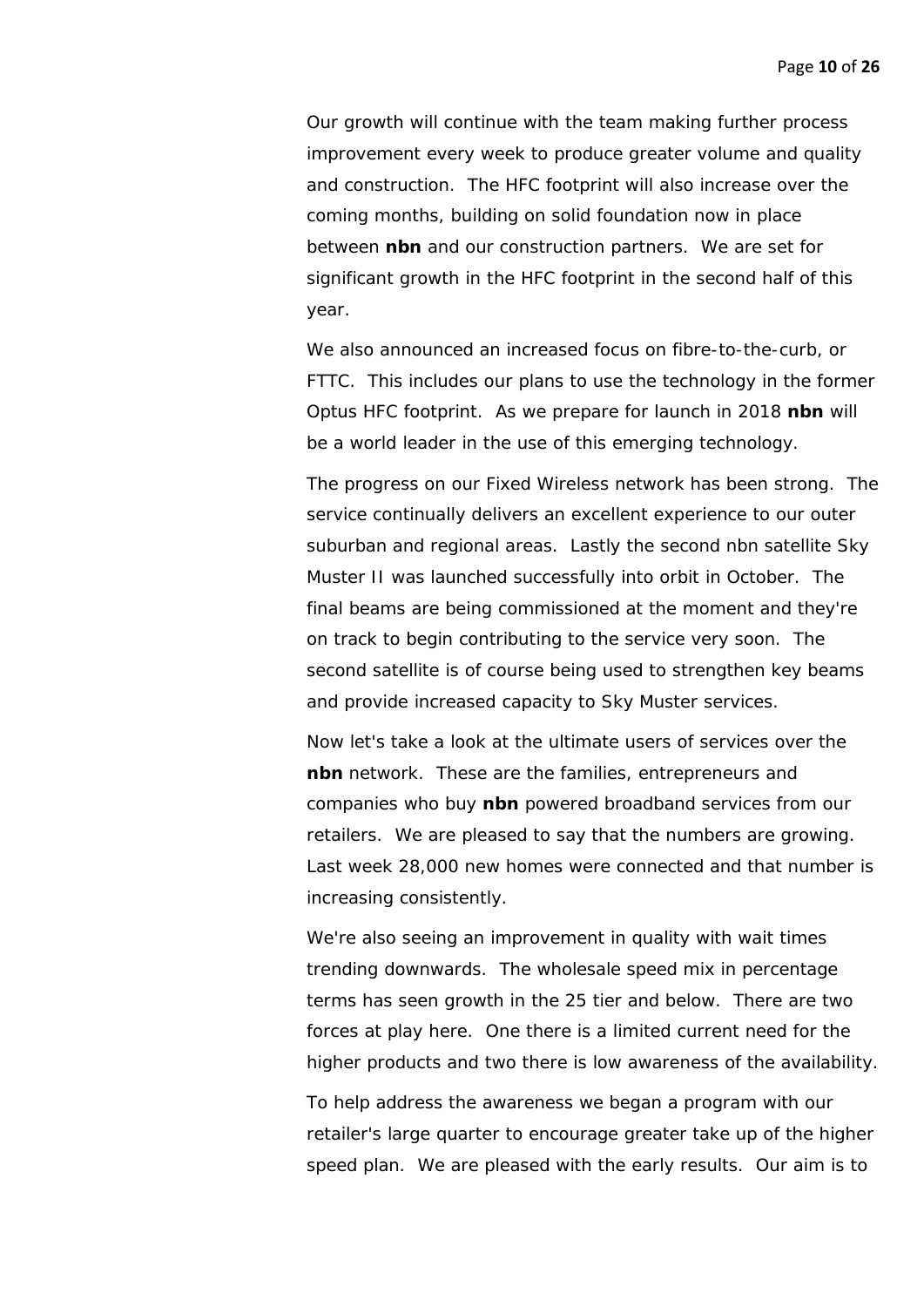drive a more informed conversation between retailers and end users about the full potential of the **nbn** network in their area.

On sales, we have a strong take up and it continues in areas where services are available. After the 18 month migration window 74% of homes that can order a service have done just that. Now this rate is ahead of our target and is a good indication of the benefits being delivered at a community level. Not only is take up strong but data usage is also climbing. The average monthly download is 151 gigabytes per user per month over the **nbn** network.

Now what I would also like to call out here is that the median broadband data usage is 67 gigabytes per user per month. This shows that there are clearly high levels of utility in some segments that the majority of users are actually around the 60 to 70 bracket. Now our average end user satisfaction score is seven out of 10 for the half year. Our average net promotor score is a positive 14.5.

Now these results reflect a combination of early process and systems that are being finessed and yet they're still encouraging when you consider the rapid expansion of our new technology. We're addressing the themes of our consumer research to help ensure that ordering and installing the retail service is completed more efficiently and that the service itself delivers to expectation.

A particular area of focus is the satellite experience. This is a world first technology and it is fair to say that we have experienced issues. We're working hard with our partners to deliver the product as expected.

Let's move onto our retail service providers. A growth in activity of retailers and channels has been significant. As an example there are more than 10 million retailer IT transactions through the **nbn** systems each month. This will continue to grow.

It's also pleasing to see that a number of new retailers have signed up to sell **nbn** products. These new retailers include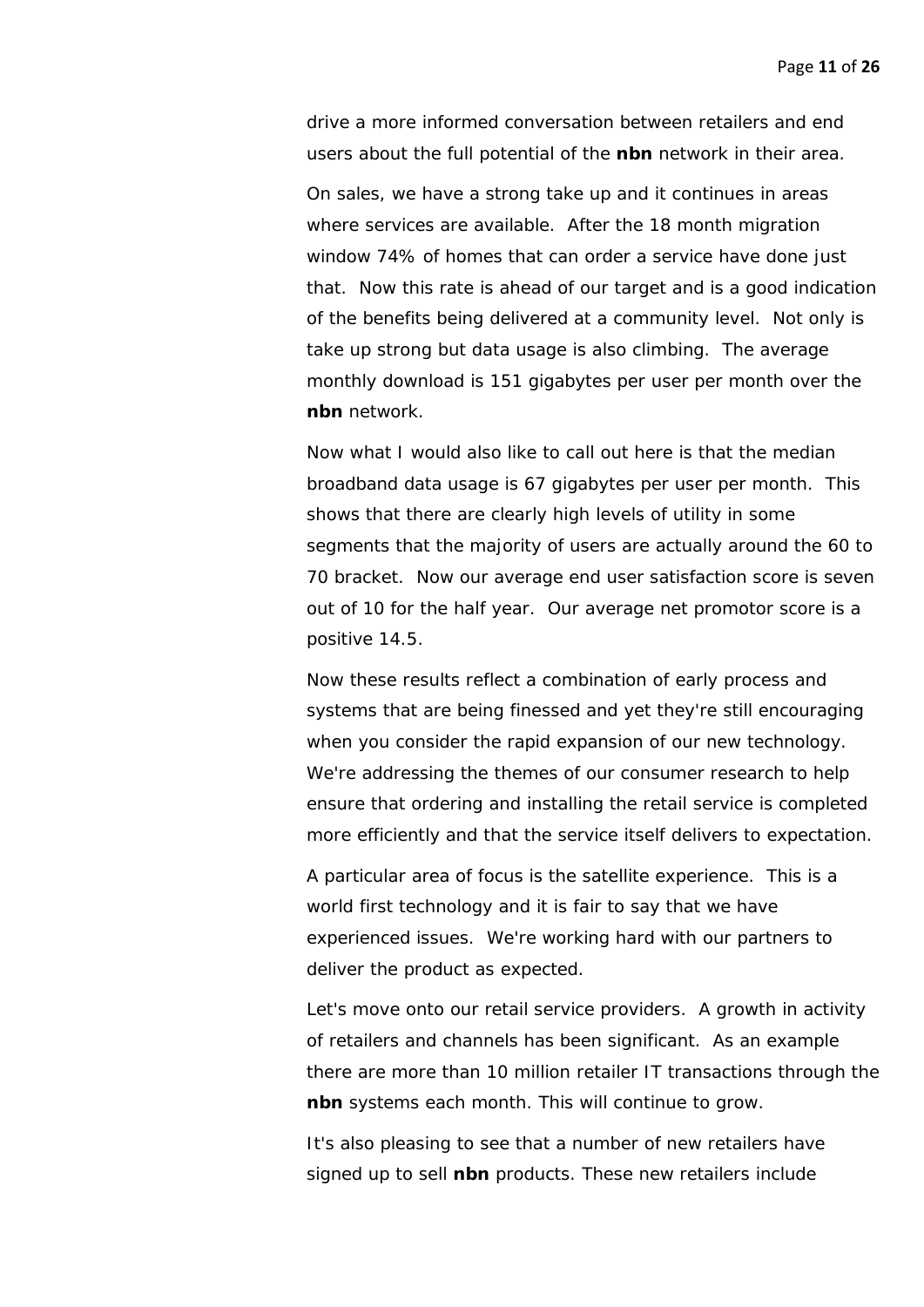household names, like Foxtel and Vodafone, as well as other challenger brands.

Now, we know there are always improvements to be made in the end-user experience. In this past six months we have worked closely with our retailers, and this collaboration is delivering enhanced processes and better outcomes. That said, our retailer satisfaction index at mid-year was again at 7.2 out of 10, which is consistent with the result from six months ago, and a strong performance, but we still have a work to do.

In response to the growing demand of our systems we have put in place a number of initiatives. This will help our retailers deliver the right service to the end-user.

One critical component of our retailer and end-user experience is our product constructs. To continue to improve them, we maintain ongoing discussions and consultations with our retailers. Our connectivity virtual circuit, or CVC as it's called, is our data dimensioning charge, and it is a key contributor to both our enduser experience and the success of **nbn** and our partners.

CVC pricing has always been modelled to trend downward with data usage increasing. The original fixed price model was overhauled last year, setting the price based on the average CVC provisioning per user by the industry. Now, this move saw the unit price immediately drop from \$17.50 to \$15.75 in June. This was followed by a further reduction to \$15.25 in December. Even though our CVC prices dropped with an increasing discount, our ARPU has remained steady at \$43.

Now, we spoke last year of our aim to evolve the model and give retailers greater flexibility, certainty, and control of their cost base. We continue to have conversations about this proposed next step in our pricing. We also believe that this increased the user experience, with products and plans created by retailers.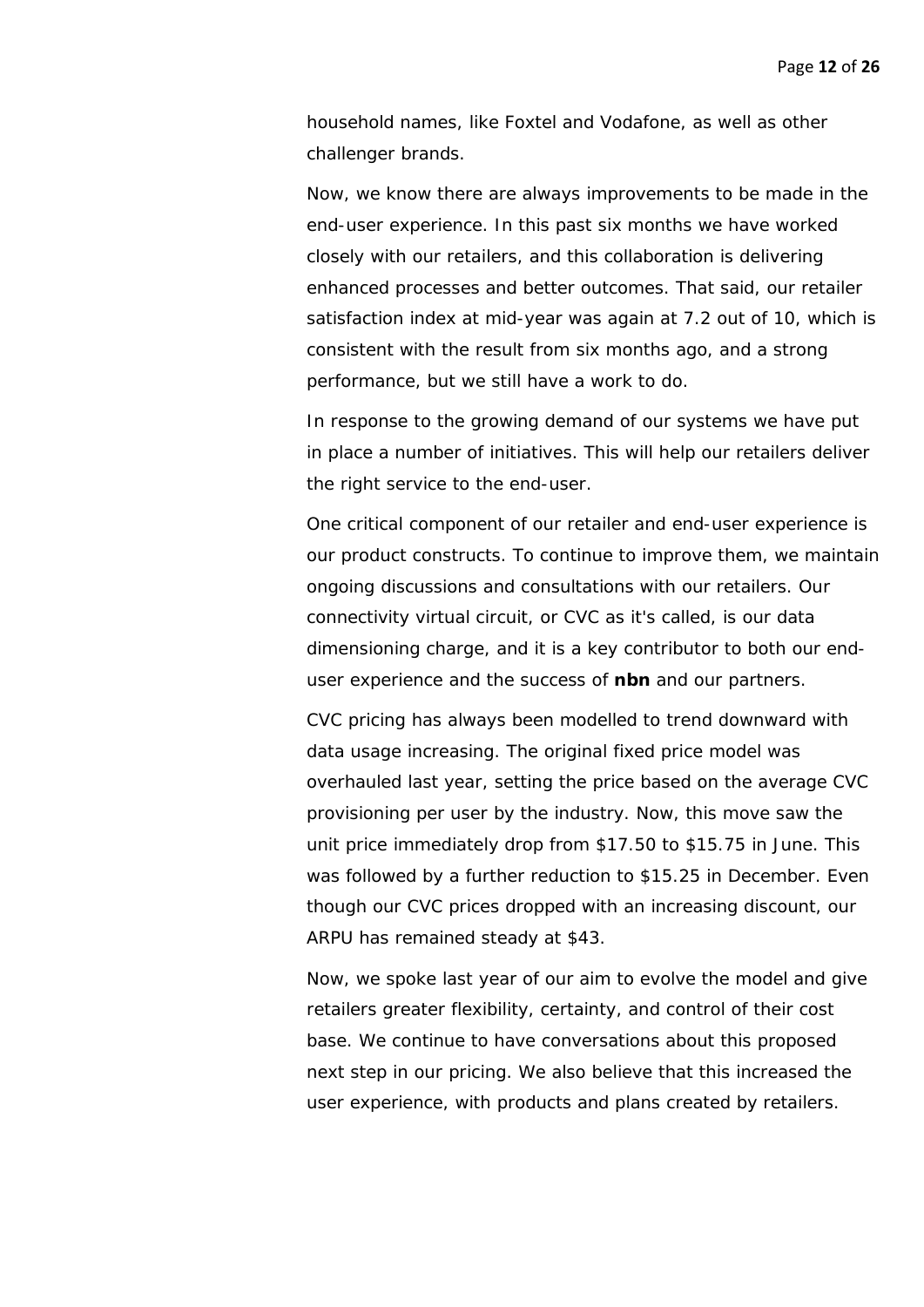As part of this proposal, we wold also look to re-baseline the current table of charges downward, to reflect the higher usage patterns that we see in the coming years.

We continue to innovate in other areas as well. New satellite policies in development for Health, Indigenous and local government properties. This is on top of the current portfolio of education products in the market today.

Just last week, we announced the first customer for our new Cell Site Access Service. This is a wholesale product that enables telco operators to provision communication services using our fibre backbone to reach new areas. It's a great example of **nbn** making the most of a network for the community.

I'd also like to update you on the business segment, where you'd see the migration of many business-grade services begin. Currently, of the 4 million premises that can order a service using the **nbn** network, 10% are businesses. **nbn** now has a comprehensive product suite for micro and small to medium enterprise, and we've been working hard to communicate and refine our processes for activation of these important end users.

Of course, all of this would not be possible without an engaged team at **nbn**. We have more than 6000 people directly employed by **nbn**. That includes engineers and planners, project managers, technicians, and corporate staff. They are a highly engaged team, united by the unique opportunity for **nbn** and the chance to change the digital face of our nation.

Then there is the wider **nbn** ecosystem, which includes the external workforce employed by our delivery partners. This external workforce has more than 17,000 people who are helping to build and operate the **nbn** network.

Our entire team remains highly engaged, and we continue to focus heavily on ensuring nbn is a great place to work.

It is also really important to acknowledge that the success of **nbn** is a shared success. We have a strong relationship with Australia's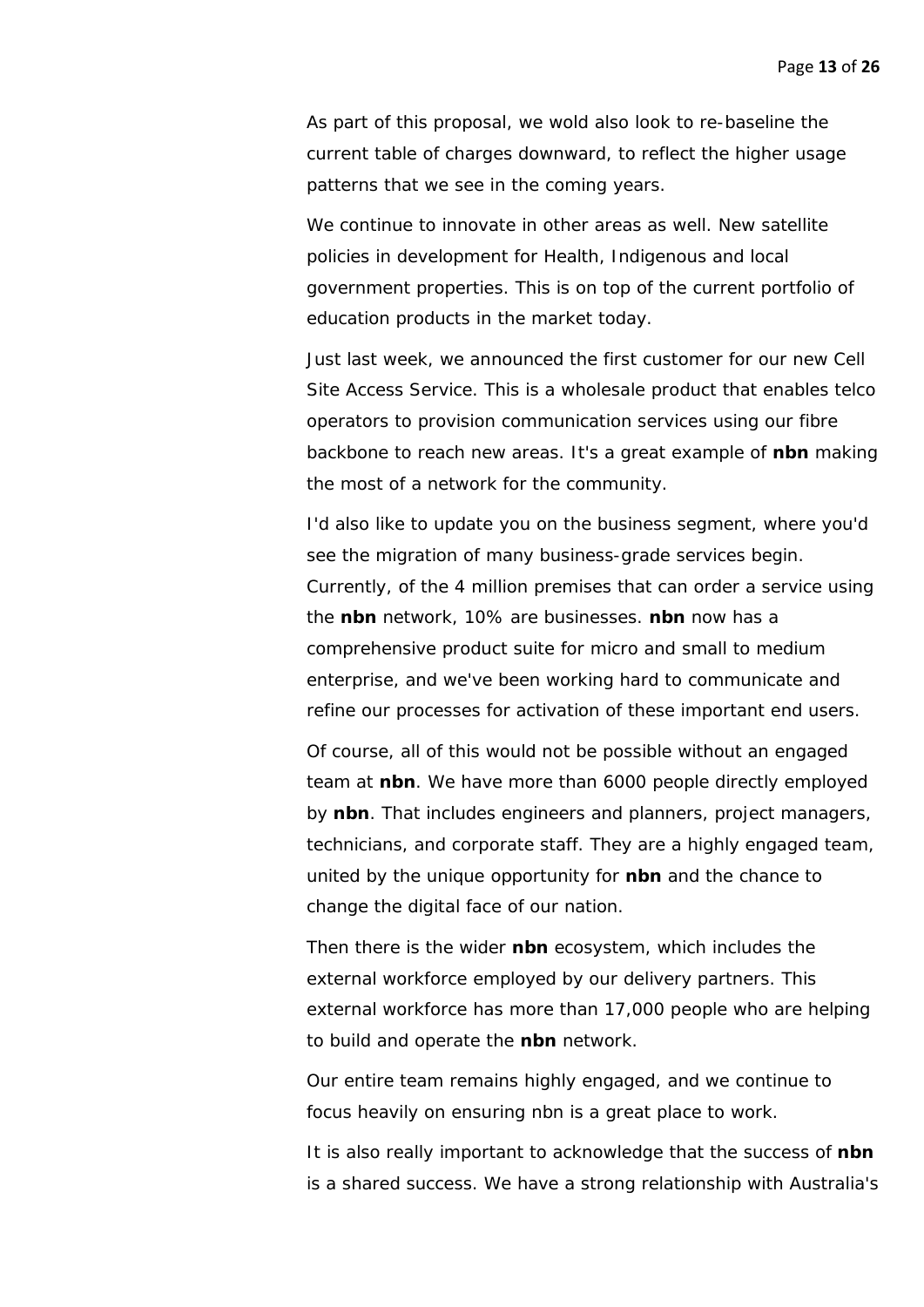construction industry, and together we are united by a common goal of completing the **nbn** network by 2020.

The ongoing agility of our key partners have also been a great contributor to our results. With their support, we have signed new agreements for the design and construction of the FTTC footprint in key metro areas. We have also announced a supply agreement with Australian manufacturer Netcomm Wireless, for FTTC equipment.

Overall, our core agreements for installation and service across the network are progressing well. There are high levels of collaboration throughout our entire partner base.

So, before we move to questions, I'd like to close with a few final points.

First, we are on track to meet our full year FY17 target. We will have 5.4 million premises able to order a service over the **nbn** network by 30 June. We will have 2.3 million premises connected and making the most of fast broadband. Our revenue target of \$900 million will be met.

Second, the **nbn** network remains the most complex and challenging infrastructure deployment in Australia's history. We will no doubt find new problems to solve as we progress on the maturity curve, which may see potential disruptions in new areas as we ramp up construction and connect more people.

The team will address these problems with urgency and professionalism. Importantly, the benefits will be worth it as we work together to make Australia the world's first fully connected continent by the year 2020.

I'd like to thank you for your time. I will now take questions. We're going to start with those in the room. We do have an audio call, and then we have people that are on the webcast that we'll take via email.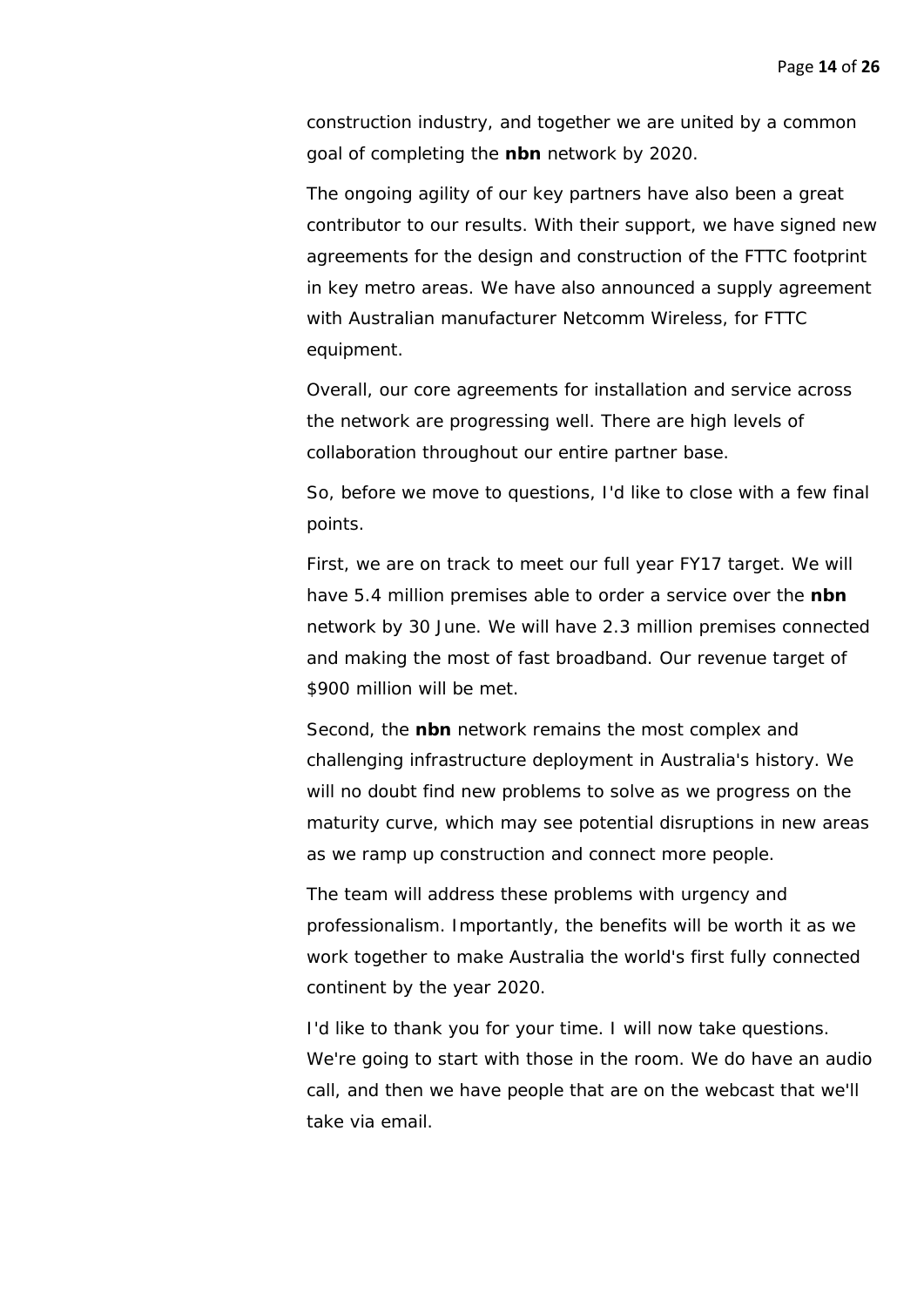So, first question in the room please. If you could state your name and which company you're associated with.

Question: (Sameer Chopra, Bank of America Merrill Lynch, Analyst) Excellent progress by the way, congratulations. I had three questions. The first one is around - you mentioned some downward pressure on pricing. It's really encouraging to see the ARPU is stable at \$43. How do you see that ARPU progressing over the next 12, 18 months?

Bill Morrow: So again, we expect our ARPU to progress over the period of time, as laid out in our corporate plan. This has meant that even though we give a per unit price that is lower from the higher usage ARPU, because they are buying more products from us, it enables us to actually grow our ARPU at the same time. We give away far more data than what we would before with the new CVC prices.

Question: (Sameer Chopra, Bank of America Merrill Lynch, Analyst) Thank you. Do you see that will come down over…

Bill Morrow: The CVC is a unit price base. So the more you buy, the lower the per unit cost is, but you're buying more units of it. So, that enables us to actually grow our ARPU. It enables the retailer to be able to sell more data consumption, at the same time it offers some value to their end user.

Question: (Sameer Chopra, Bank of America Merrill Lynch, Analyst) The second one is, the telecomm sector has been talking about the high cost to connect to the nbn. Telstra has put a number out there that cost would be around \$2 billion of additional cost as they migrate to the National Broadband Network. How are you working with the retailers to bring that down? I think you briefly mentioned that initiatives are underway. Can you give us some practical examples around what you're doing to make…

Bill Morrow: When you talk about connecting to nbn, what's your [unclear]... Question: (Sameer Chopra, Bank of America Merrill Lynch, Analyst) Migrating a copper line to an nbn line.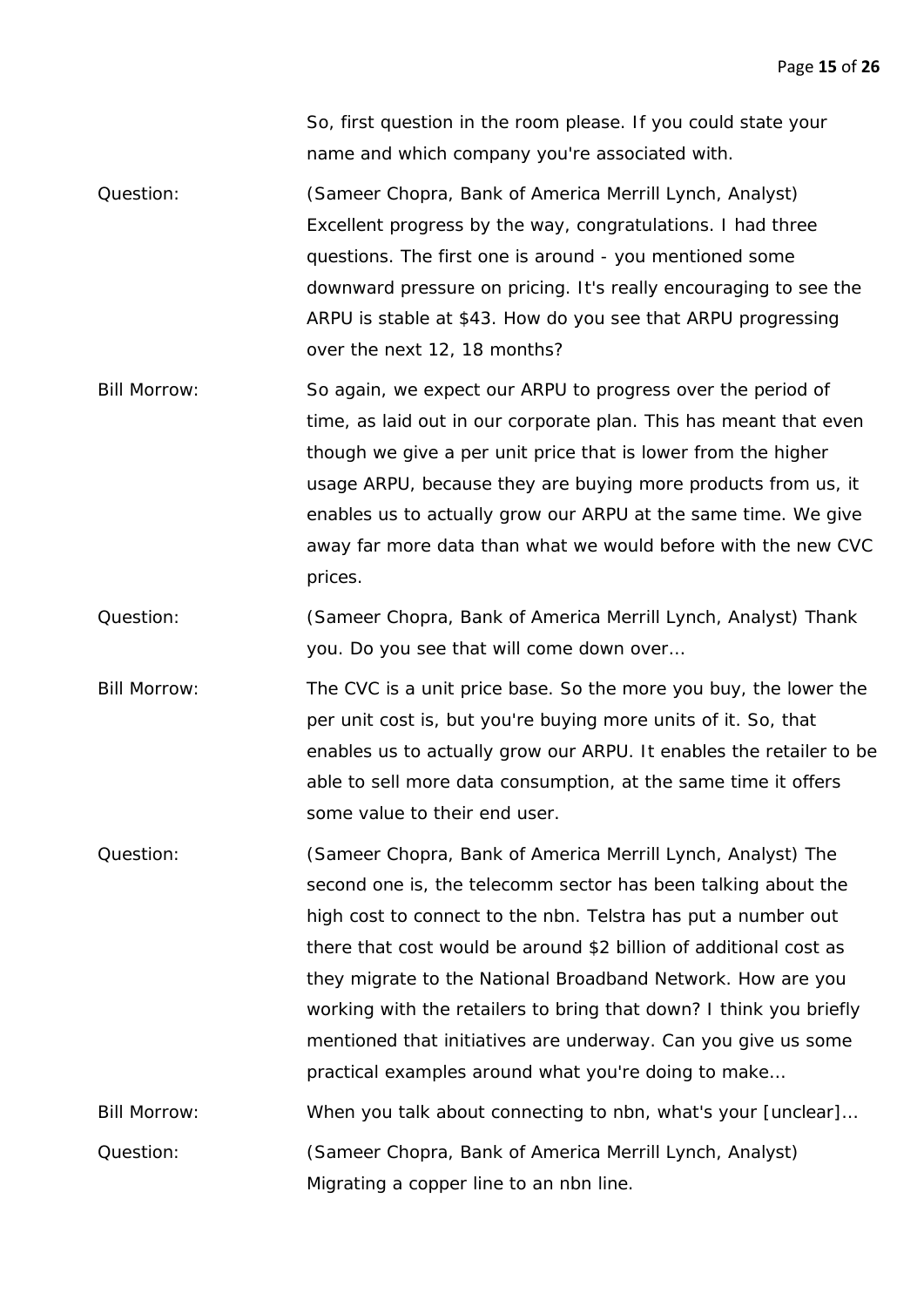Bill Morrow: Those are all pre-set and contractual terms that we have with a couple of the different companies, Telstra being one of them. They are confidential in nature so they're not revealed in price. Those are contractual and will continue.

Question: (Sameer Chopra, Bank of America Merrill Lynch, Analyst) The final question is just around - perhaps around competing high speed wireless. 5G is two, three years away. Your thoughts on how nbn is positioned relative to what the telcos will do on 5G?

Bill Morrow: Yes, well one of the strengths of nbn and its cost rate is that we remain technology agnostic. We continue to look at new technologies. Whatever can assist us to roll the network out faster at a lower cost, we're always interested in. We've also accounted for the fact that we will see some infrastructure competition. That's why we're only targeting the lower 70% take-up rate, because we know a portion will be offset with other companies as well.

> As it relates to 5G and the recent evolution behind that, we're excited behind that. I do want to make clear that when you look at a mobile network that's going to offer those kinds of speeds, they are designed and geared for a low consumption, relative to a fixed consumption, like what we do. For example, over 150GB for us, the average is less than 2GB in the mobile world, here in Australia. So, 75 times difference in terms of the throughput. That's the reason that they have slightly different service characteristics.

One more question in the room, and then we'll go to the audio.

Question: (Lilly Vitorovich, AAP) Hi Bill. Lilly Vitorovich from AAP. Can you tell us in terms of the customers that are coming over to nbn, what portion of Telstra, Optus, and a breakdown roughly of the main players? Also, I have to ask you about all the ructure about the Australia Post boss getting such a big salary. If you have any comments on whether you think it's too much, or it's just right given the job, and I guess people…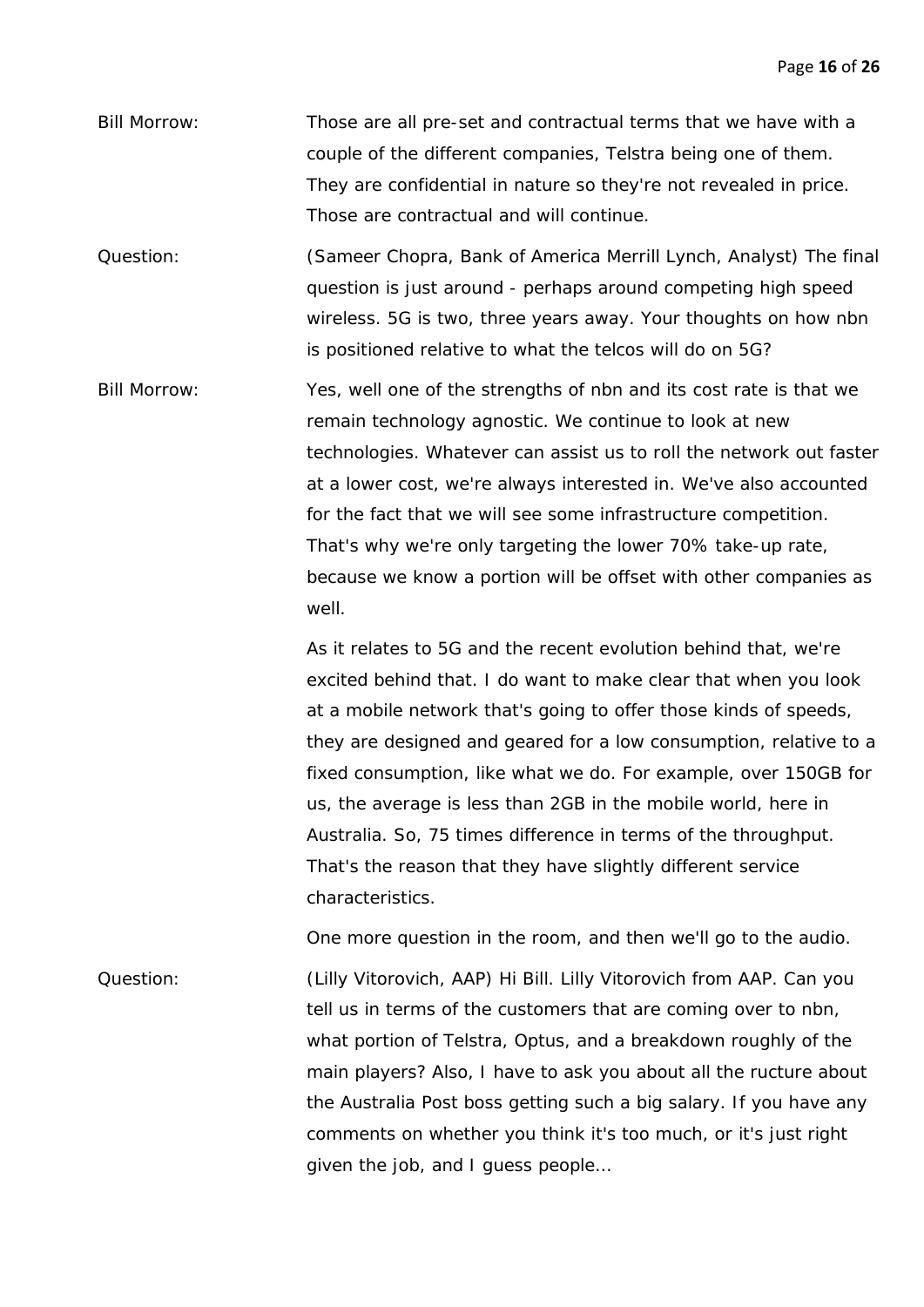Bill Morrow: I haven't heard. How much does he make? No, I'm kidding. I'm kidding. On the elements of the customers that are coming over and the proportions of which goes to the retailers, that's published by the ACCC. That's your best reference document to go there, but it's roughly half that Telstra's seeing from a market share point of view.

Question: (Lilly Vitorovich, AAP) [Off mic comments]

Bill Morrow: You know what, quite honestly we have a lot of things that we're focused on, on getting the network built. My head is down, focused on nbn, not on other companies or the remuneration of their executive.

Let's go to the audio.

Operator: For those of you on the phone, if you would like to ask a question please press zero one on your telephone keypad, and wait for your name to be announced. We'll now pause a moment to assemble a queue.

Bill Morrow: I understand good news is boring, so if there are no questions we perfectly understand that. Let me come back to - I don't see any on the webcast either, so again everybody - it's unanimous. Oh darn, one popped up. Let me go to the webcast, and we'll come back to the ground. This is from Paul Smith from the AFR. The question is; are you concerned about the lack of ARPU growth, and what factors do you think will cause this to rise in the future?

> Paul, we aren't concerned about where we stand with ARPU. In fact, we're overjoyed with it. We are coming in far better than scheduled, in terms of what we'd anticipated and what's in our plans. We do see the opportunity for growth going forward into the future. It remains strong. If you just look at the data growth that we're seeing, that's a symbol of what we can expect going forward into the future.

The CVC pricing that we've been talking about is all modelled around, of course, growth for nbn, better margins for the RSPs, and better value for the consumers.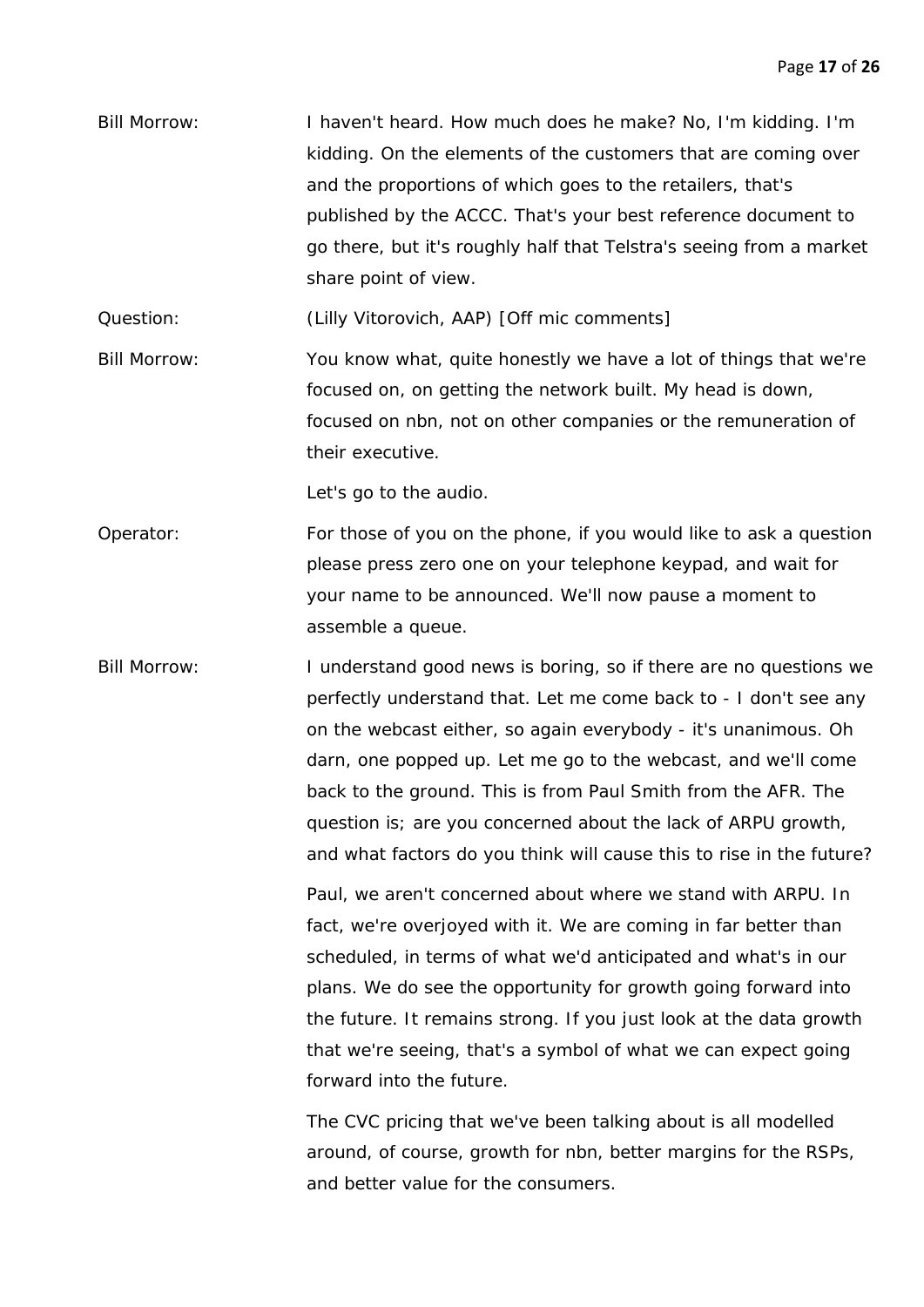Page **18** of **26**

We'll go to the audio now, for a call.

Operator: Your first question comes from the line of Lucy Battersby, from Fairfax Media. Your line is now open, please go ahead.

Question: (Lucy Battersby, Fairfax Media) Thanks very much. I was wondering, at the current ARPU of \$43 a month, you will need to connect about 9.6 million premises to get your target of \$5 billion of revenues. Are you - you're only predicting 8 million connections by 2020. So, where do you expect that difference to come from? Do you want other income to increase, or ARPU to go up?

Bill Morrow: We see two areas where we see that is going to lift our ARPU. The first is in the consumer segment, which is largely what we're seeing today. 90% of those customers today are flat in the consumer side of it. As we see users demanding more and more product, new applications coming on, we see them interested in taking up some of the higher speed tiers. Equally so we see them consuming more, which will of course have the retailers open up more of the CVCs. Those two elements give an ARPU lift from where we are today.

> The second area is the business segment. Now, we haven't really moved as aggressively into that. As I mentioned, we are preparing a number of products and services to be able to launch into that area. That will also give us a substantial lift in the ARPU, to where the model, as we have articulated, comes together at the [8 million per year].

Question: (Lucy Battersby, Fairfax, Media) Can you also give me some details on the extra spending in the transit network - what have you had to build that you weren't expecting to?

Bill Morrow: There wasn't anything that we had to build that we weren't expecting. It's usually a timing issue mostly depending on how fast the network needs to grow to handle the capacity. With this increase in data consumption that we've seen up over 150 gigabytes, that means that we have to have that background transport network that can handle that volume as well. So that's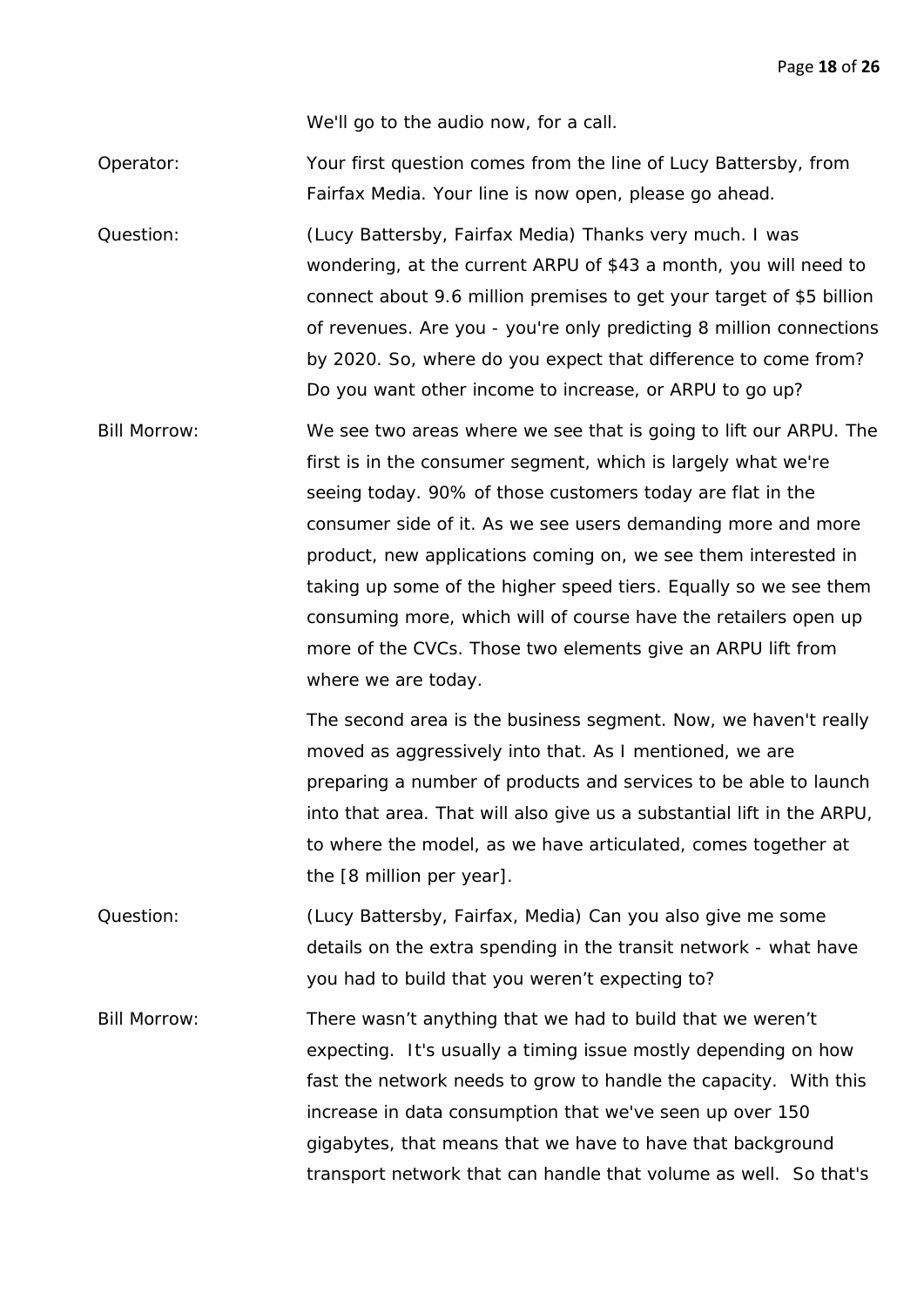all you are seeing is just an acceleration of expanding that capacity.

- Question: (Lucy Battersby, Fairfax, Media) Can you provide any detail like a fibre link between capital cities, or into regional areas?
- Bill Morrow: It's just really a matter of expanding the capacity. We have the managed services that we look at, we upgrade the equipment that's behind there. I think we can perhaps provide a little bit more detail - Stephen - Lucy, we can set you up a call more direct with Stephen if you want to get into further detail.
- Question: (Lucy Battersby, Fairfax, Media) Thank you.

Bill Morrow: Okay, one more on the audio please.

Operator: The next question comes from the line of Ian Martin from New Street Research. Your line is now open.

- Question: (Ian Martin, New Street Research, Media) Thank you, good morning. Bill…
- Bill Morrow: Hi Ian.

Question: (Ian Martin, New Street Research, Media) Hi Bill, previously I think when you brought in the dimension based price discounting you talked about moving towards specific dimension based prices, and perhaps another discussion paper on where that pricing might go to. Could you perhaps give us an update on the timing with that and whether - I think it's been a bit of push-back to company specific discounts, where does that stand now?

Bill Morrow: Ian, I'll hand you over to John Simon who will answer that question.

John Simon: Hi Ian, yes, so we have been in consultation with our customers and we've issued documentation. We're going through the final phases of closing out that consultation, so I think it's just something you just need to watch that space and you will hear more about it shortly.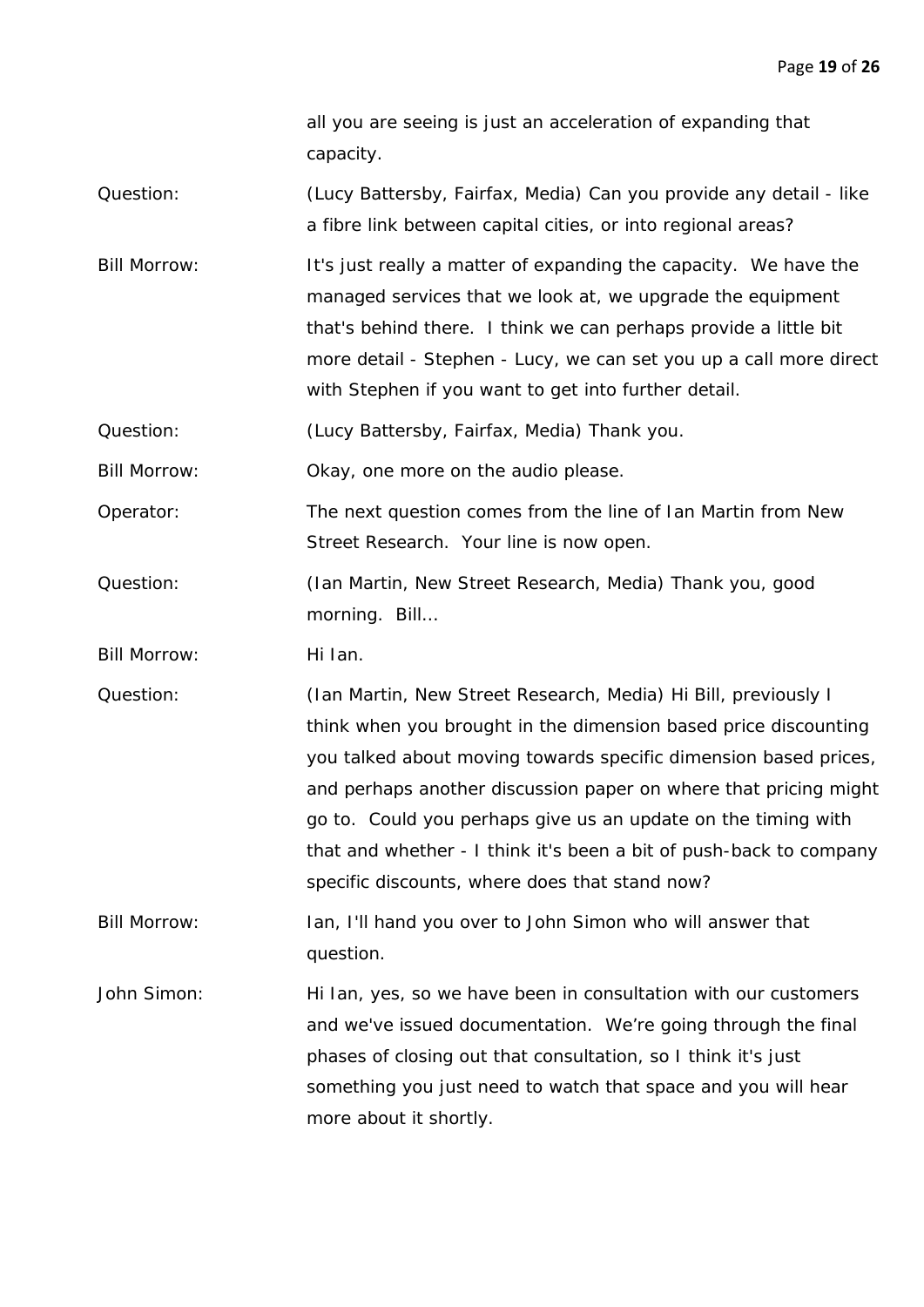Question: (Ian Martin, New Street Research, Media) Very good, okay, thanks for that.

Operator: Your next question comes from the line of Jennifer Dudley-Nicholson from News Corp. Your line is now open, please go ahead.

Question: (Jennifer Dudley-Nicholson, News Corp, Media) Thank you. So we've heard you make reference to this mobile phones network plan costing - one gigabit per second speed. The nbn has been saying that this is possible for some time, but it's not available to consumers. Why do you think it's not available, and when do you foresee the RSPs making it available?

Bill Morrow: So we have roughly 1.5 million homes that can have the technology to give a gigabit per second service capability today. We have a product that we can offer the retailers should they want to sell it. Jennifer, the reality is that a couple of the retailers have signed up for a trial based as to where they're looking at what a gigabit per second service might look like. But they have chosen not to offer that to the consumers. You'd need to talk to them as to why, but I will presume it is because there isn't that big of a demand out there for them to actually develop a product to sell to those end users.

Question: (Jennifer Dudley-Nicholson, News Corp, Media) How much are we talking about that it would cost at the end if there's no demand for it?

Bill Morrow: I'm sorry, how much would it cost if there's no demand for it? Question: (Jennifer Dudley-Nicholson, News Corp, Media) Well, no, how much would it cost in terms of delivering the service - is it prohibitively expensive and is why people sort of can't access it?

Bill Morrow: Well, again I suspect - all I can do is assume here because it's the retailers that do their market research and determine which product. But a gigabit per second is a lot of bandwidth. We did scour the planets and go around to talk to a variety of different carriers that have gigabit per second services in the market that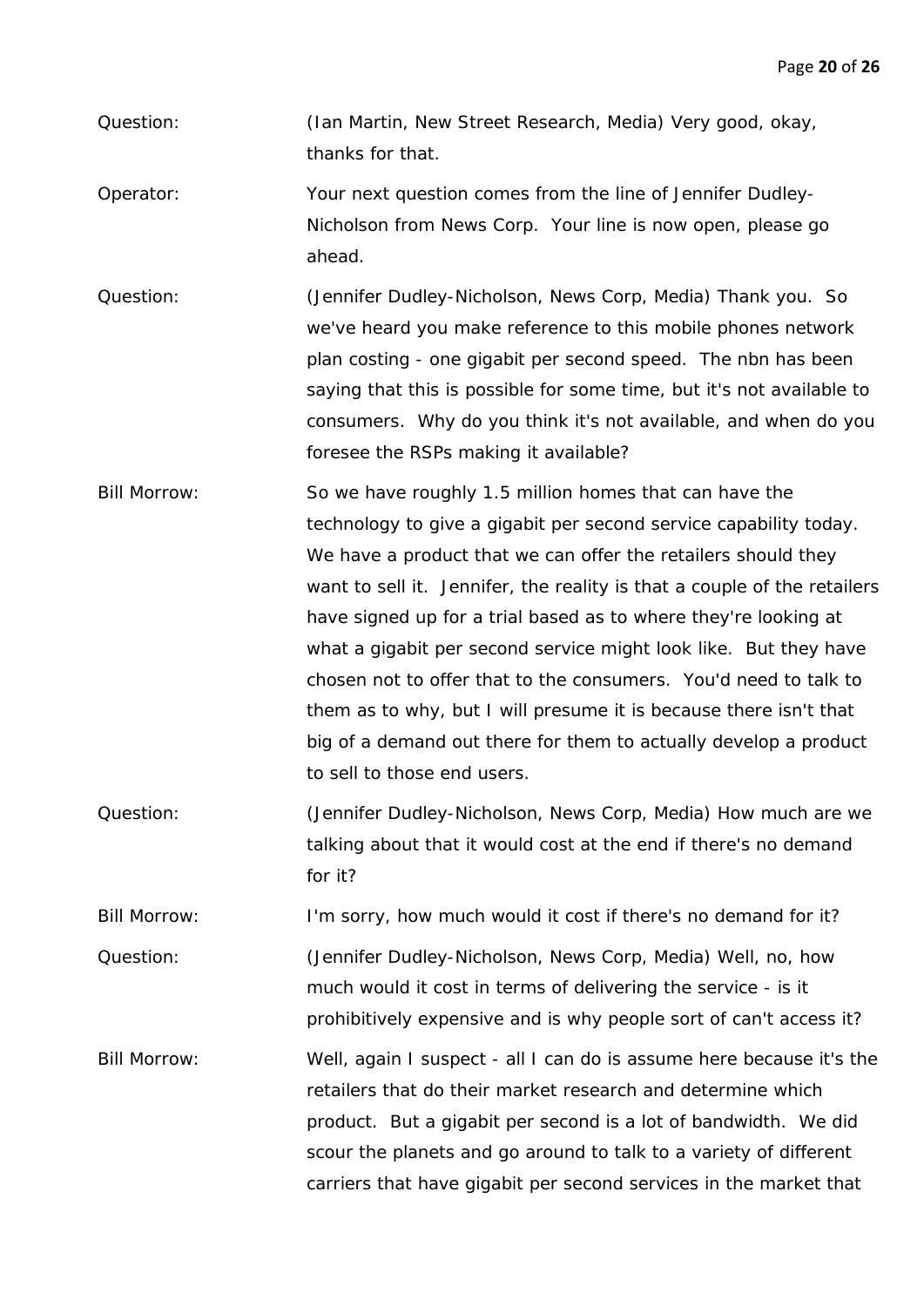in fact are selling, and where consumers have taken up gigabit per second services. We asked the question, has anybody actually used that amount of bandwidth. The answer was unanimously no.

There are not that many applications that warrant much above the products that are being sold at nbn today. So I suspect that's the main reason. If I have to pay for it - to move from 100 up to a gigabit per second - I don't really have the application or the need for it, so why would I pay more to do that. Jennifer, I believe that's the market dynamic that is occurring today.

Now I say that as we know there are things on the horizon that are going to increase the need for further demand. What do you think about AR or AI, or any of these other elements with media streaming going to 4K and 8K and immersive sound. All of these other things could certainly drive up more of that consumer need, but we haven't seen that as of yet because those aren't really here to where people feel I need to pay extra money to get that kind of service. Even if we offered it for free, we see the evidence around the world that they wouldn't use it anyway.

So moving to a question over the webcast, this question comes from Lucy Battersby at Fairfax. Her question is, at the current [unclear] of \$43 you need to connect 9.6 million homes. I believe we answered this already, to get the \$5 billion revenues you are predicting eight million homes in 2020 [unclear]. Sorry, I think we did that one already on the audio as well.

Okay, this is another one from the webcast here, and this is from Ry from IT News. It seems like - the question is - it seems like you've got the build cadence for FTTN, the build prep to RFS down quite a bit as the rollout has progressed. Where does it currently sit, and where do you want to take it?

So FTTN has been a remarkable success, to be able to build this network faster and cheaper because it's a pre-built existing infrastructure that's in the ground. I mentioned we have roughly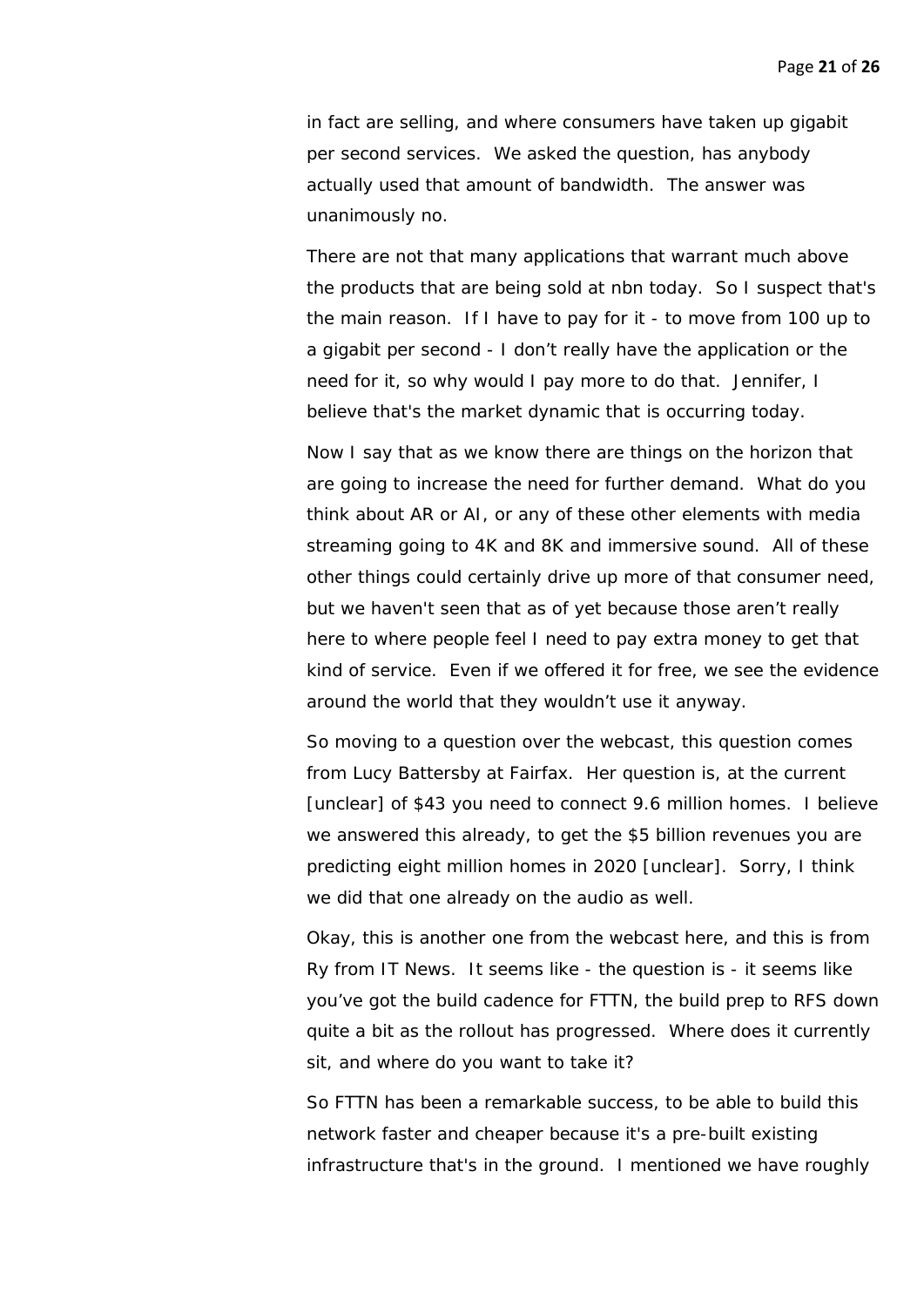1.5 million homes that are using fibre with gigabit per second capabilities. We'll have equal that number of FTTN homes now that are also made ready for service. Think about the time from when we started to launch FTTN versus how long we've been going with FTTP. That gives an indication of how quickly this can wrap up.

This is still an important technology in our multi-technology mix as we go forward. We have indicated before that there is going to be roughly five million or more homes that will be served by this FTTN technology. Again I will comment on the service usage of this, we see the dominant portion of our customers that are happy with this service. They have speed plans that are their preference that the technology can well serve, and we're constantly looking at upgrades to this technology to be able to be ready for it when that demand goes above what the capacity of that technology is. Then of course we will respond accordingly.

Okay, back to the webcast again, this is from Paul Smith again from the AFR. The question is, a while ago you mentioned that widespread fibre to the curb deployment as opposed to FTTN would require nbn to observe how it performs in all seasons and weather. Do you have any indication of how it held up in the winter and summer extremes yet?

Paul, I can tell you that the trials have gone extremely well on this. We are very confident this will be a viable technology to use in the nation. We still have a couple of things that we need to iron out. We're working with some great suppliers around the world to be able to even take it to the next level. Right now it is very much a part of our plan as we go forward into the future and I do not believe [unclear].

Another question on the webcast, this is Raymond Tong from Evans & Partners. The question is, can you discuss what you are seeing in terms of fixed line infrastructure based competition? Are there many areas you are seeing this, how are you competing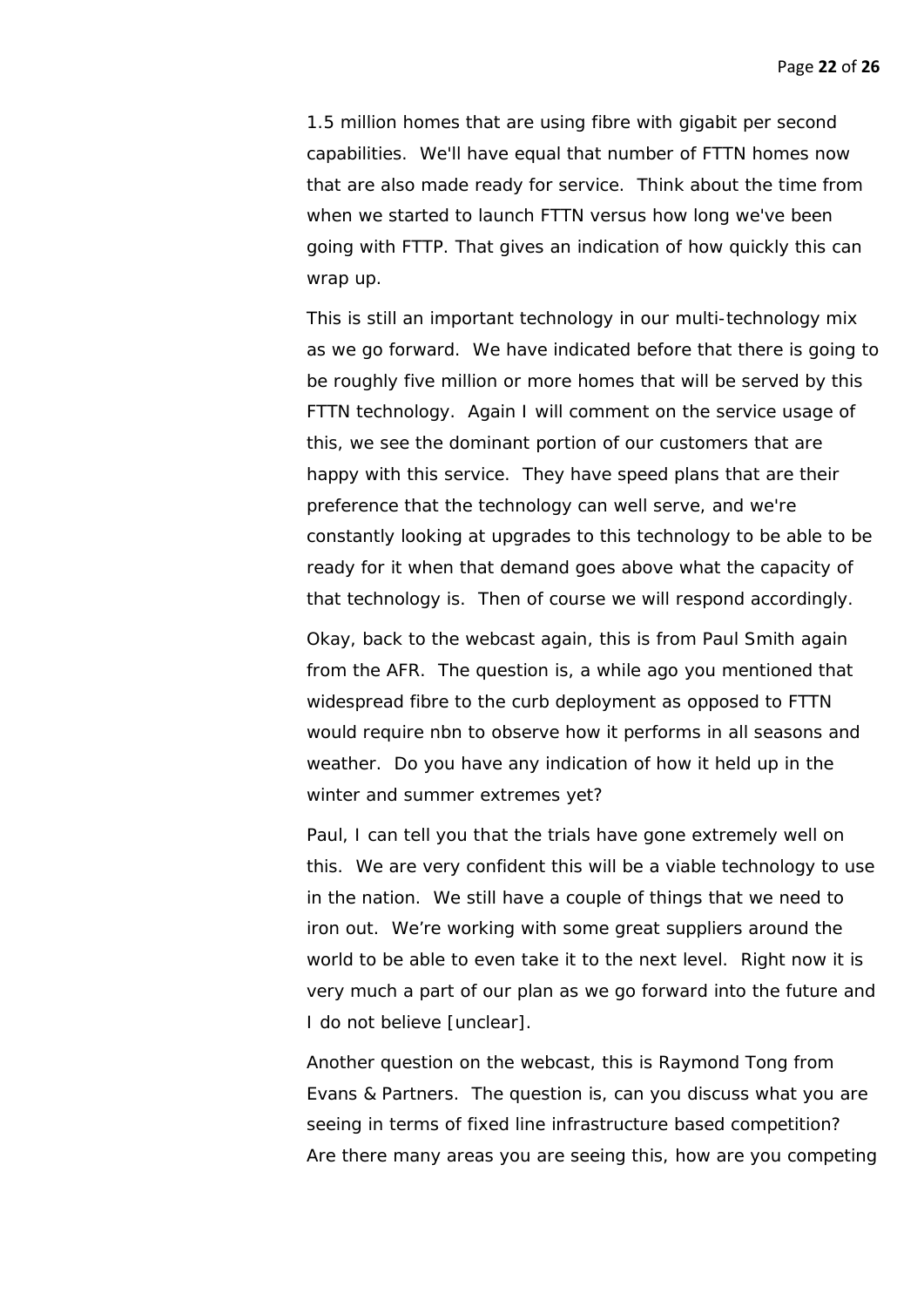- for example, can you lower your price? What kind of market shares are you seeing?

So Raymond, again as I said, we have always known that we will see a degree of infrastructure competition in Australia. Hence the reason why we have a 72%, 73% take-up rate as a target. That is built into our business model to offer the rates of return that we've spelled out before. We know that when you look at even 5G, that is a potential for some infrastructure competition as it comes in. We have heard signs of certain people saying that they will build fibre into the home and offer a competing service. I suspect we're going to see other forms of infrastructure competition come together as well.

Now we are a business for profit. We have a strong social element to who we are at nbn, but we are working for the taxpayer - the investment that they made in to provide a return. So naturally we will respond to anything that does start to look like it would be a threat to our business model. Whether we have to be more aggressive on a better network, whether we have to be aggressive on price that we offer to our retailers in that particular area. These are things the management team is constantly weighing and considering in order to give a great service to all Australians, and still offer a sale return back for the investors - which is all of us, the taxpayers.

A question from the audio.

Operator: The next question is from Lucy Battersby from Fairfax. Your line is now open, please go ahead.

Question: (Lucy Battersby, Fairfax, Media) Thank you - thanks for taking all the questions Bill. I just wanted to ask if you're happy with the experience that consumers are having at the moment. I've got some family who are recently connected on their HFC network and they've had about two weeks to three weeks of trouble making sure that people can ring in on their telephone line, their phone line's been going off and on. There seem to be a lot of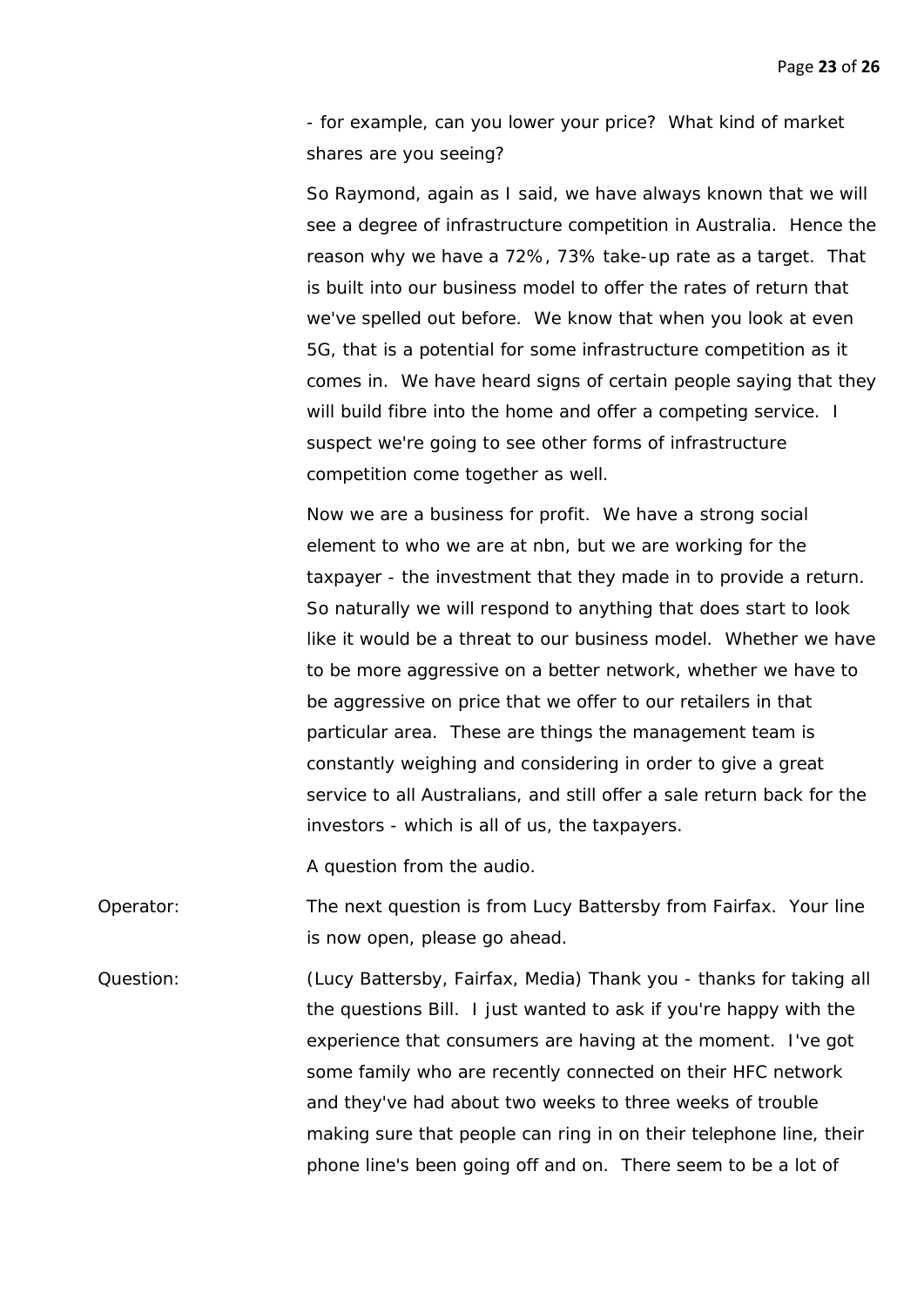complaints on social media, and when you talk to people who are getting connections about just keeping their basic phone line going - particularly if there's a blackout. Do you know if nbn can improve this in any way, are you making any changes? Or is this just something that people have to put up with?

Bill Morrow: Ah well, first of all let me say on the first part of your question as far as whether we're happy, we are not happy until every customer has a wonderful experience as it relates to nbn. Our heads are down and obsessed with that- we profit off that equally within our management meetings, and it very much is a focus for us.

> Now having said that, when you look at introducing the kinds of technology that we're introducing, when we're building up a case to which we're building, and we're signing up customers at the rates at which we are signing up, there are bound to be issues that will test those processes that we have built. So we're in a constant refinement and self-improvement mode to be able to deliver this. We have - for each technology we have ever launched, including going back to the initial FTTP - seen a very rough patch when we've started out.

But each of these technologies - as they mature - we have refined these processes, put the problems of the past behind us and each one of those are now performing at an acceptable level. We have FTTN as an example, where it was a problem when we first launched it. The team have really gone in and addressed this, and it is a well performing - as indicated by the perception scores that come back from our surveys - that people are happy with the activation and the use of that service.

Things like satellite which are newer - as I mentioned before - we know that we have issues on this. We are heads down, elbows up on trying to actually make sure that this thing gets up to that satisfactory level. HFC is the next new one that will be tested. At the volumes that we're going to see in the second half we know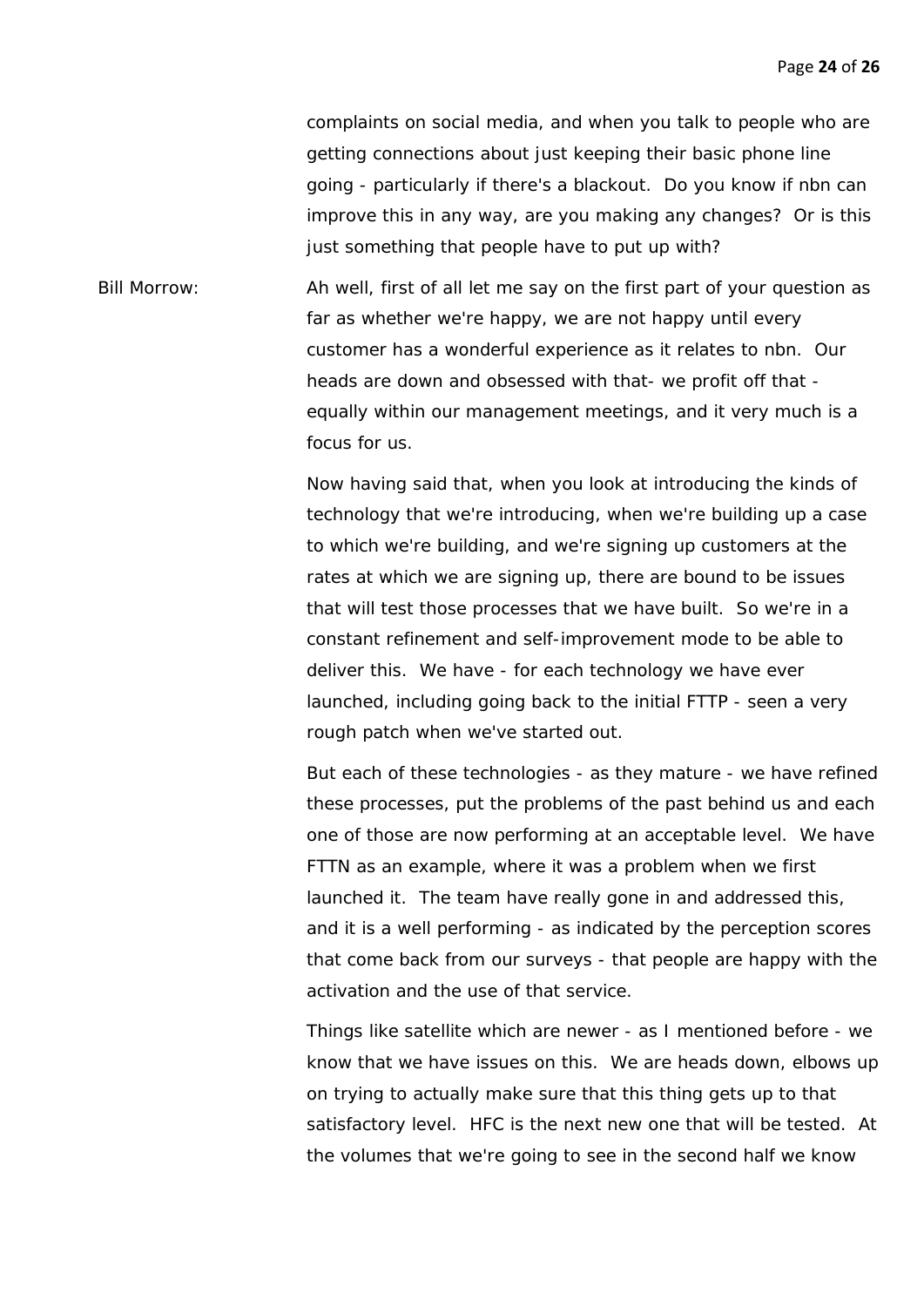there will be issues, but we also know what a capable group of people that get early detection on it and put a quick response in to make sure these things don't happen.

Again, we won't rest until we know that everybody is getting a great service with their nbn product. What I would say Lucy here, I think it's important that we all understand, this is an industry wide effort to make sure those end users get a great service. nbn is just a link or two of the chain that has many other links in it, including the RSP's network, including what the RSPs purchased from the CVC, including the RSP IT systems how they work. Together we're actually pulling together with the RSPs and saying, how can we make a step change to actually offer that end user who could care less about which company it is that's providing it they just want a good broadband service.

So again, this is one of our top priorities for this year, and I'm confident that we've done a good job and we're going to continue to improve in this area.

Question: (Lucy Battersby, Fairfax, Media) Well, for the end users their problem is that they spend hours on hold with a call centre based overseas trying to tell them what's going on in their front yard. So there does seem to be a disconnect between the people on the ground here and then the consumers talking to someone thousands of kilometres away there. It is making a lot of people frustrated.

Bill Morrow: JB, do you want to speak to the call centre and the - yes, they'll turn it on.

JB Rousselot: In terms of end users talking to call centres, there will be a mix of those calls will be to overseas call centres, when it comes down to the activations that we do and we have a mix of people that handle those calls of a general basis here and overseas. There will be also a mix of those calls that will be going to the call centres of theRSP. So it's hard for us to kind of ascertain where those conversations are taking place.